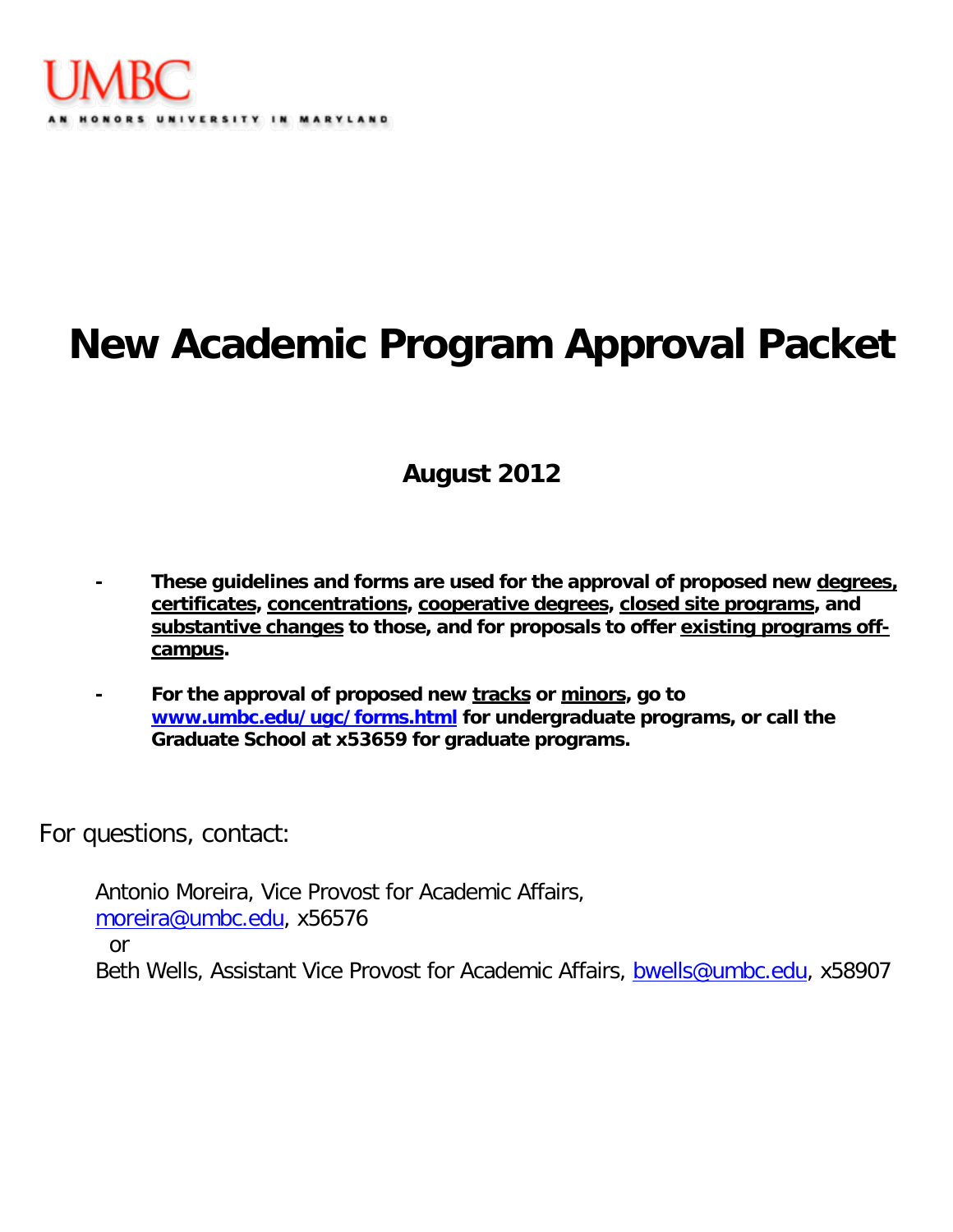### **Table of Contents**

|                                                                                    | Page |
|------------------------------------------------------------------------------------|------|
| New Program Submission and Review Procedures                                       | 3    |
| Appendix A:<br>Responsibilities in the Review Process for New Program<br>Proposals |      |
| Appendix B:                                                                        |      |

MHEC/USM Program Categories, Definitions, and Relevant Approval Processes

### Appendix C:

Instructions for Completing Proposals Types A, B, C, and F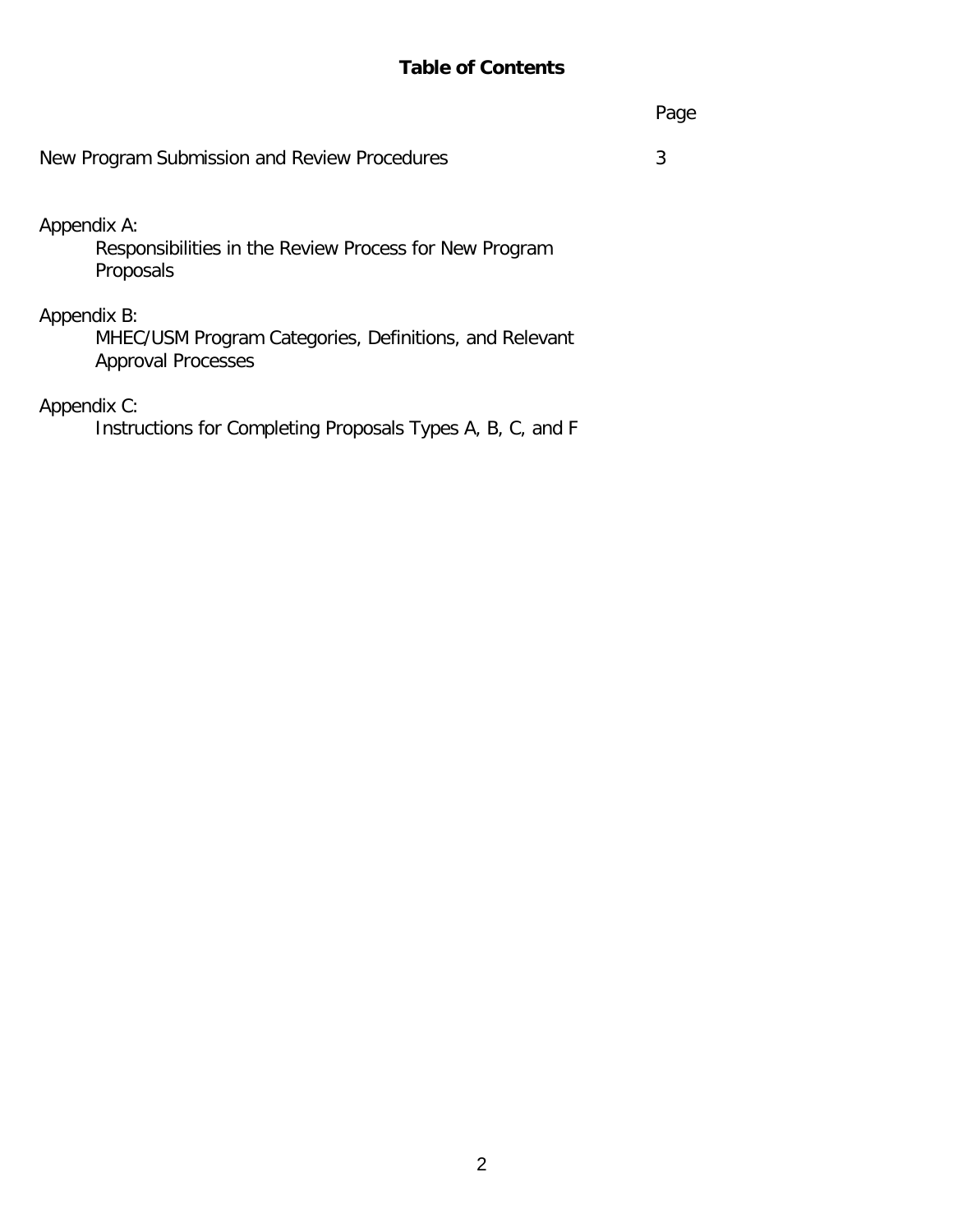### **New Program Submission and Review Procedures**

These procedures concern new academic programs, including undergraduate majors, upper-division certificates, post-baccalaureate certificates, masters and doctoral degree programs. Also included are new concentrations, off-campus delivery of existing programs, cooperative degree programs, closed site programs, and substantive changes to any of the preceding.

### (1) Department, Program, or Interdisciplinary Team Initiates Program Concept

Preliminary discussion of a new program may begin within a single academic department or program, with an interdisciplinary team involving two or more departments/programs, or with cooperation between an academic department/program and another campus unit, such as the Division of Professional Education and Training. The Department chair(s) should discuss the program with the appropriate dean(s) prior to proceeding to the next step. Programs that involve other campuses of the University System of Maryland or other colleges and universities outside the USM will necessarily involve additional steps and some modifications to the procedures described here.

### **Program Concept**

Program Concept Group: A Committee of the Provost, Vice Provost for Academic Affairs, Vice Provost for Professional Education, Deans, APB Chair, and Faculty Senate President discusses and makes recommendations on the program concept.

Each new program concept is reviewed and evaluated by this committee. A decision is made whether to proceed with proposal development. This committee meets at least twice per semester. Contact Beth Wells at **bwells@umbc.edu** or x58907 for the meeting schedule.

### Guidelines for Submissions to the Program Concept Group

- Describe the program concept in no more than one to two pages, including brief descriptions of the following elements:
	- o Proposed name of program
	- o Sponsoring department(s)
	- o Description of the need for the program and educational objectives
	- o Description of the target audience and market demand
	- o Proposed curriculum
	- o Resources needed
	- o Faculty oversight
- One a third page, document the anticipated enrollments and resource needs as shown below. At this stage, what is being developed and reviewed is a program *concept*. Faculty are asked to provide the best available estimates in the following categories for review by the Program Concept Group. It is understood that only after a program concept is approved for development into a full program proposal will faculty and staff invest more time in market research and detailed budget preparation.

### o **Enrollments**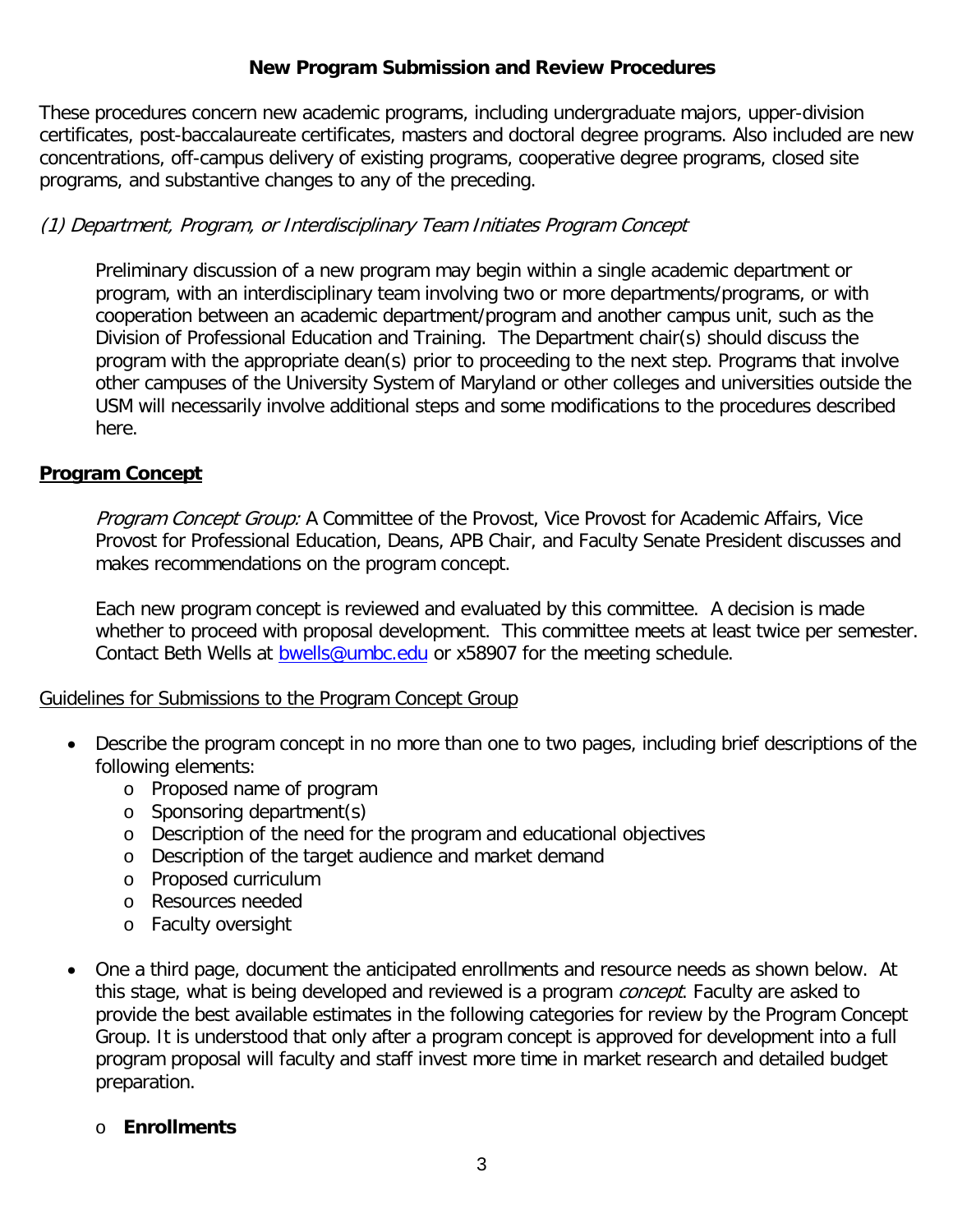Conservatively estimate enrollments based on currently-available information.

Year 1: \_\_\_ students: (\_\_\_ new + \_\_\_ current students changing to this major) Year 2: \_\_\_ students: (\_\_ new + \_\_ current students changing to this major) Year 3: \_\_\_ students: (\_\_\_ new + \_\_\_ current students changing to this major) Year 4: \_\_\_ students: (\_\_\_ new + \_\_\_ current students changing to this major) Year 5: students: (new)

### o **Resource Needs**

Estimate resource needs based on currently-available information.

- \$\_\_\_\_\_\_\_\_\_\_ (salary plus benefits) for faculty in year (s) \_\_\_\_\_\_\_\_\_\_
- $\frac{1}{2}$   $\frac{1}{2}$  for  $\frac{1}{2}$  part-time instructors in year (s)  $\frac{1}{2}$
- \$ (salary plus benefits) for staff in year (s)
- Operating budget: \$\_\_\_\_\_\_\_\_\_/year, including:
	- Library/Media Budget: \$\_\_\_\_\_\_\_\_/year
	- $\bullet$  \$ \_\_\_\_\_\_\_\_\_\_\_ for marketing in year (s) \_\_\_\_\_\_\_\_\_
	- Other: \$\_\_\_\_\_\_\_\_\_ for \_\_\_\_\_\_\_\_\_\_\_\_\_\_\_ in year(s) \_\_\_\_\_\_\_\_\_\_\_

### o **Totals:**

Recurring  $costs = $$ \_\_\_\_\_\_\_\_\_\_/yr.

One-time costs =  $\frac{1}{2}$ 

- Send the three-page concept paper, including narrative and resource needs, to Beth Wells at least one week in advance of the Program Concept Group meeting
- The sponsoring chair or dean presents the concept to the Program Concept Group
- Feedback on the concept is conveyed to the sponsoring department

When a program concept has been approved for development, the Provost's Office sends to the lead faculty or staff a *"Routing Sheet for Review and Approval"* which shows the level and kind of proposal and review that will be needed for this new program. If you are developing a new proposal and have not received this sheet, be sure to contact Beth Wells at x 58907 or [bwells@umbc.edu](mailto:bwells@umbc.edu) to discuss what you need before proceeding.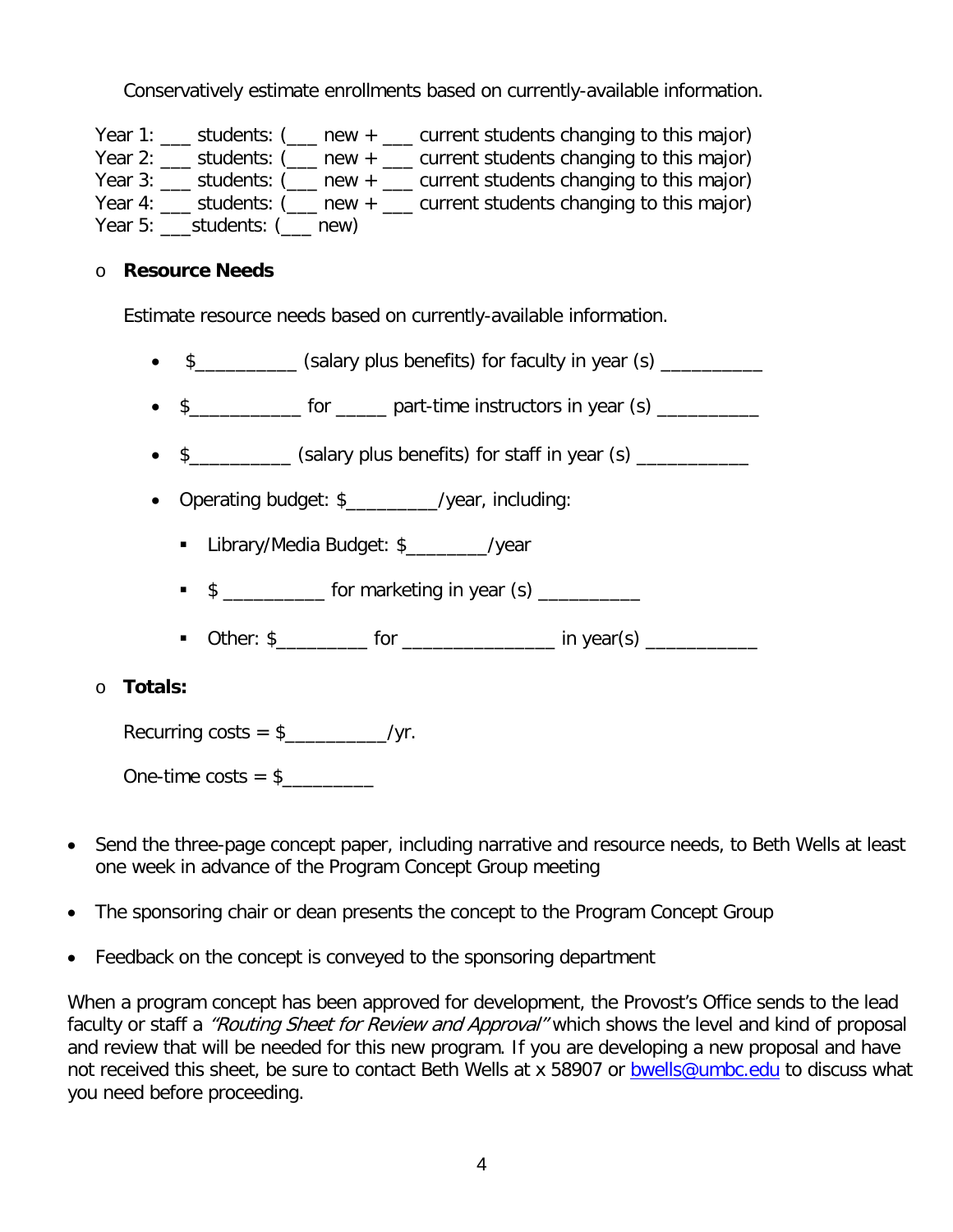### **Program Development**

The format and contents of a program proposal depend on what kind of program is being proposed. These guidelines cover most proposal types, but some requirements can also vary on a case-by-case basis. It is very important for program developers to seek consultation in the event of any questions. See Appendix B for definitions of the various types of proposals and their required components.

### **Timeline for Approval**

It is also very important for program developers to have accurate information about: (a) how often and when the required UMBC faculty review committees meet to consider proposals; (b) schedules for USM/MHEC review; and (c) how long it may take each body to deliberate and respond. Program developers should contact Beth Wells, x 58907 [bwells@umbc.edu](mailto:bwells@umbc.edu) to receive important information, advice, and assistance in the following areas before embarking on proposal development:

- confirmation on what components are required in the proposal
- the current schedule of meetings for all UMBC faculty committees that will sequentially review the proposal
- the current review schedules for the Maryland Higher Education Commission (MHEC), including the limited MHEC "windows" for submission
- development of a realistic timeline for faculty completion of the proposal and completion of campus and off-campus review relative to the desired first offering of the program
- advice on developing the proposal itself, including narrative and budget (informal review and feedback while developing).

(2) The proposal is developed and sent for informal review

### **Informal Review**

All program proposals (including budgets) that will be submitted through the formal campus review process must first be reviewed informally by the Assistant Vice Provost for Academic Affairs. The purpose of this informal review is to give feedback to program developers about compliance with UMBC, USM, and MHEC guidelines for narrative and budget portions of proposals and to offer advice on how the proposal might be enhanced for clarity, comprehensiveness, etc. Please submit the proposal for informal review at least two weeks in advance of the proposed date for starting it through the on-campus review process (see "Routing Sheet for Review and Approval"), to allow time for suggested revisions.

### **Proposal Submission & Review**

When the proposed program involves collaboration (courses, etc.) with departments in addition to the one(s) making the proposal, letters of support from the collaborating departments are required.

(3) The proposal is submitted to the Vice President for Administration and Finance for budget review

(4) The proposal is sent to appropriate Dean(s), according to the instructions on the "Routing Sheet for Review and Approval"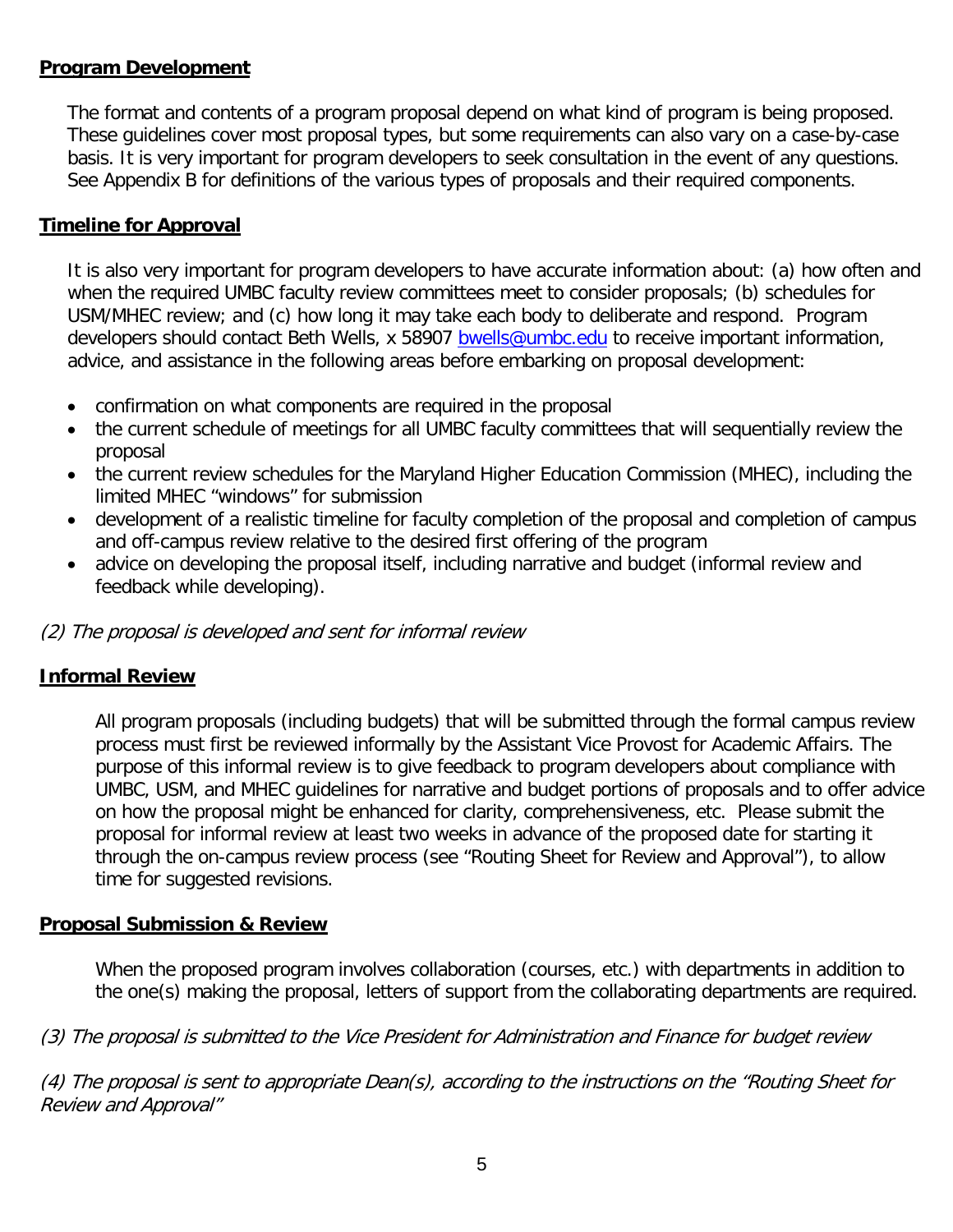### (5) Proposal is submitted formally to the Vice Provost for Academic Affairs

Once it has been reviewed and approved by chairs and deans, the proposal and all supporting materials are sent to the Office of the Provost, to the attention of the Vice Provost for Academic Affairs. The Provost's Office formally reviews the proposal for sufficiency and clarity of presentation (not for final approval) and transmits it to appropriate faculty committees for review.

(6) Provost's Office submits Proposal to Academic Planning and Budget Committee; to the Undergraduate or Graduate Council; and to the Faculty Senate.

### (8) Provost's Office Notifies USM

The Provost's Office sends the *Notification of New Program under Development* form (or Letter of Intent) to the Vice Chancellor for Academic Affairs at USM

### (9) Faculty Senate receives Committee recommendations and forwards Proposal

The Faculty Senate President receives reports from the APB and the Undergraduate Council or the Graduate Council. Once recommendations from all relevant committees have been received, the Senate President brings the proposal to the Senate for approval. The Faculty Senate President then signs the *Routing Sheet* and sends it to the Vice Provost for Academic Affairs.

### (10) Provost Recommends approval of Proposal to President

Upon receipt of the *Routing Sheet* with notification of approval by the Faculty Senate, the Provost transmits the proposal and all supporting materials to the President.

### (11) President transmits Proposal for review and approval to USM and MHEC

### (12) Program is implemented

Following approval of the Proposal by USM and MHEC, the Provost's Office initiates the program implementation process by which SA and all necessary UMBC data systems add the program so students can register for it and the department can market the program to prospective students.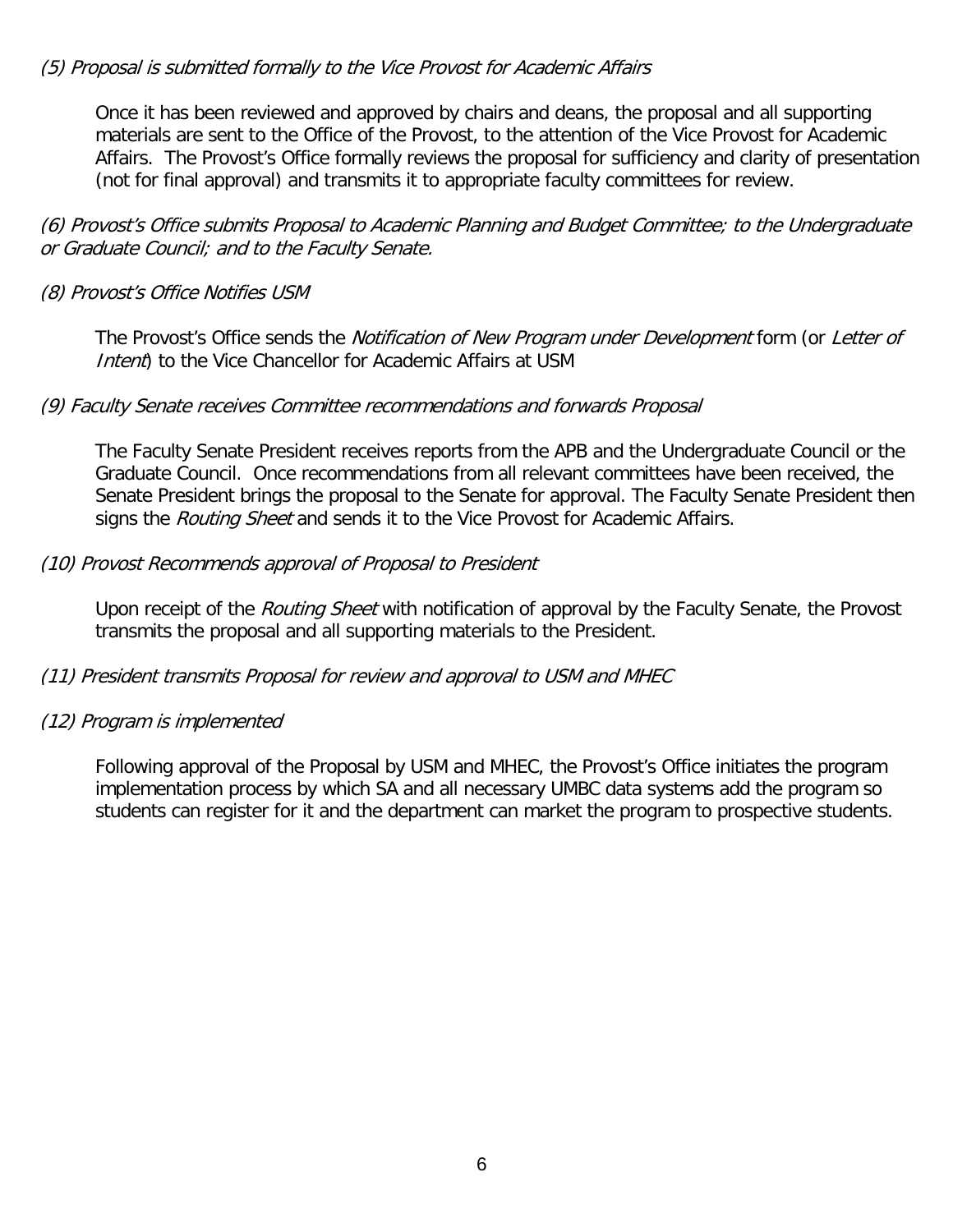#### Appendix A

#### Responsibilities in the Review Process for New Program Proposals

#### Responsibilities of *faculty*:

- To submit, through Deans, a concept document sufficient to requirements of *Program Concept Group* (PCG)<sup>[1](#page-6-0)</sup> found in this document
	- If concept is approved, to prepare the full proposal in compliance with:
		- o These guidelines and requirements<br>
		o Program stipulations made by the P
		- o Program stipulations made by the PCG<br>
		o Requirements for consultation with the
		- Requirements for consultation with the co-sponsoring or affected Dean(s) indicated
- To submit the draft proposal to the Vice Provost for Academic Affairs for informal review and to make suggested revisions to comply with guidelines for narrative and budget
- To submit the formal proposal to the Vice President for Administration and Finance for budget review
- To submit to Dean(s) a proposal that meet requirements of guidelines and stipulations

#### Responsibilities of Deans:

- To play a critical academic role in shaping the program concept and examining potential costs
- To play an active role throughout the process
- To present concepts for new programs from their Colleges at PCG
- To review proposals for sufficiency and full compliance with these guidelines and all stipulations (for program content and for consultation) made by PCG
- To return to the faculty with feedback on any proposal that does not meet guidelines
- To review proposals from other Colleges for which they are co-sponsor, which affect them, or in which their courses are included

#### Responsibilities of Vice President for Administration and Finance:

• To review the budgets of new program proposals

#### Responsibilities of the Office of the Provost:

Responsibilities of Vice Provost for Academic Affairs:

- To informally review all proposals
- To consult on program proposals with the Provost
- To send program proposals to the shared governance groups after they have been approved by administrators

#### Responsibilities of Assistant Vice Provost for Academic Affairs:

- To serve as primary contact in the Provost's Office for consultation on new program proposal requirements
- To staff the PCG and circulate record of decisions and stipulations
- To update, as needed, the following:
	- o requirements for submission to PCG and dates of meetings
	- o information about approval process for different kinds of programs and contact information for those needing advice or consultation
	- o requirements for proposals for new programs
- To provide advice and consultation on internal and external approval process and timing
- To develop routing/approval sheets for new program proposals
- To submit Letters of Intent to USM
- To submit new program proposals to USM/MHEC
- To monitor proposal submissions to USM/MHEC

#### Responsibilities of Provost:

 $\overline{a}$ 

- To Chair the PCG
- To present concepts for new programs from Erickson School at PCG
- To review proposals from Erickson & DPET for sufficiency, sending forward through the approval process only those that meet all requirements of PCG and guidelines posted on the website
- To review all proposals at the end of the campus review process
- To notify the Budget Committee of new programs approved

<span id="page-6-0"></span><sup>&</sup>lt;sup>1</sup> The responsibility of the Program Concept Group is preliminary review of the proposed concept for any proposed new program, in the form of a brief concept paper. Approval of the program concept by PCG is required before faculty may develop a full proposal for a new program. Stipulations on the development of the new program may be made. Members of the PCG are: The Provost, the Collegiate Deans, Dean of the Graduate School, Dean of Undergraduate Education, Vice Provost for Academic Affairs, Vice Provost for Continuing and Professional Studies., Chair of Academic Planning and Budget, and President of Faculty Senate.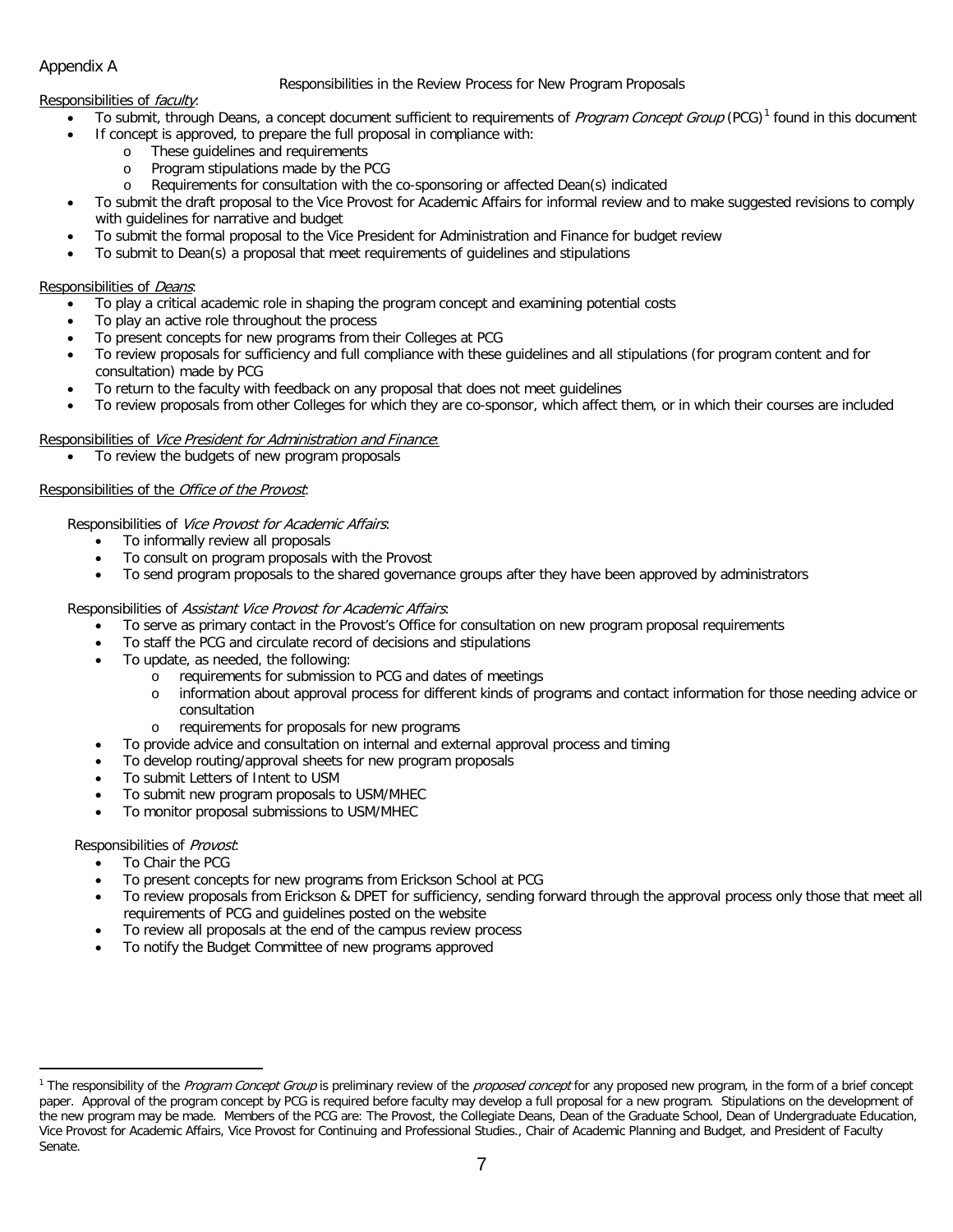$\overline{a}$ 

#### **MHEC PROGRAM CATEGORIES AND DEFINITIONS AND RELEVANT MHEC AND BOR APPROVAL PROCESSES**

(Questions about the categories, definitions, or processes should be directed to Beth Wells at x58907 or bwells@umbc.edu)

| <b>PROGRAM</b><br><b>CATEGORY</b>                                                                                       | <b>PROGRAM</b><br><b>DEFINITIONS</b>                                                                                                                                                                                                                                                                                                                                                                                                                                                                                                                     | <b>USM/BOR PROCESS</b>                                                                                                                                                                                                                                                                                                                                                                                                                                                                                                                                                                                                                                                                                                                                                                                                                                                                                                                                          | <b>MHEC PROCESS</b>                                                                                                                                                                                                                                                                                                                                                                                                                                                                                                                                                                                                                                                                                                                                                                                                                                                                                                                                                |
|-------------------------------------------------------------------------------------------------------------------------|----------------------------------------------------------------------------------------------------------------------------------------------------------------------------------------------------------------------------------------------------------------------------------------------------------------------------------------------------------------------------------------------------------------------------------------------------------------------------------------------------------------------------------------------------------|-----------------------------------------------------------------------------------------------------------------------------------------------------------------------------------------------------------------------------------------------------------------------------------------------------------------------------------------------------------------------------------------------------------------------------------------------------------------------------------------------------------------------------------------------------------------------------------------------------------------------------------------------------------------------------------------------------------------------------------------------------------------------------------------------------------------------------------------------------------------------------------------------------------------------------------------------------------------|--------------------------------------------------------------------------------------------------------------------------------------------------------------------------------------------------------------------------------------------------------------------------------------------------------------------------------------------------------------------------------------------------------------------------------------------------------------------------------------------------------------------------------------------------------------------------------------------------------------------------------------------------------------------------------------------------------------------------------------------------------------------------------------------------------------------------------------------------------------------------------------------------------------------------------------------------------------------|
| Type A:<br>New Programs,<br>Degrees, and<br>Stand-Alone<br><b>Certificates</b><br>(regardless of<br>delivery<br>method) | 1. An instructional<br>program leading to a<br>formal award in subject<br>area in which award is<br>not presently<br>authorized.<br>2. An instructional<br>program in subject area<br>in which formal award<br>is offered at a different<br>degree level.<br>3. A new major created<br>by combining course<br>work offered in two or<br>more existing degree<br>programs.<br>4. An award of a<br>different type in a<br>subject matter in which<br>another formal award at<br>the same level is<br>already offered (e.g.,<br>MS in Management &<br>MBA). | Early in planning process,<br>submit to USM/OAA<br>notification letter for<br>distribution to AAAC.<br>Within or slightly before<br>USM program submission<br>window <sup>2</sup> , submit proposal,<br>including budget forms, to<br>USM/OAA for review and<br>preparation of summary for<br>consideration by BOR<br>Committee on Education<br>Policy.<br>USM/BOR is responsible<br>under statute for assuring<br>that proposed new<br>programs are consistent<br>with institutional mission,<br>can be offered within<br>existing resources, and<br>meet standards of quality<br>for academic programs,<br>including demonstrable<br>quality of the faculty;<br>adequacy of facilities and<br>library resources; and<br>adequacy of curriculum<br>design and related<br>learning outcomes,<br>including technology<br>fluency.<br>EPC review must occur<br>after 30-day period for<br>objections. BOR approval<br>must occur within 60 days<br>of submission. | Submit complete proposal, including the fee,<br>to MHEC within USM program submission<br>window. Within 10 days of receipt, MHEC<br>will review and determine if the proposal is<br>complete. If complete, it will be distributed to<br>other segments.<br>MHEC's and other institutions' reviews of<br>new USM proposals are limited in statute to<br>filing objections (within 30 days of<br>submission) based upon:<br>(1) Inconsistency of the proposed program<br>with the institution's approved mission;<br>(2) Unreasonable program duplication which<br>would cause demonstrable harm to another<br>institution; or<br>(3) Violation of the State's equal educational<br>opportunity obligations under State and<br>federal law.<br>Absent objection, MHEC will approve the<br>program within 31 to 35 days and is limited to<br>a decision within 60 days of submission.<br>MHEC and BOR review and approval occur<br>concurrently, but are independent. |

<span id="page-7-0"></span><sup>&</sup>lt;sup>2</sup> The USM "window" is the period of time in which a program proposal should be submitted to MHEC so that its transmittal from MHEC to segments will permit the proposal to be out for comment for 30 days prior to the meeting of the BOR Education Policy Committee while not exceeding the 60-day review period prior to its formal approval at the next scheduled meeting of the full Board.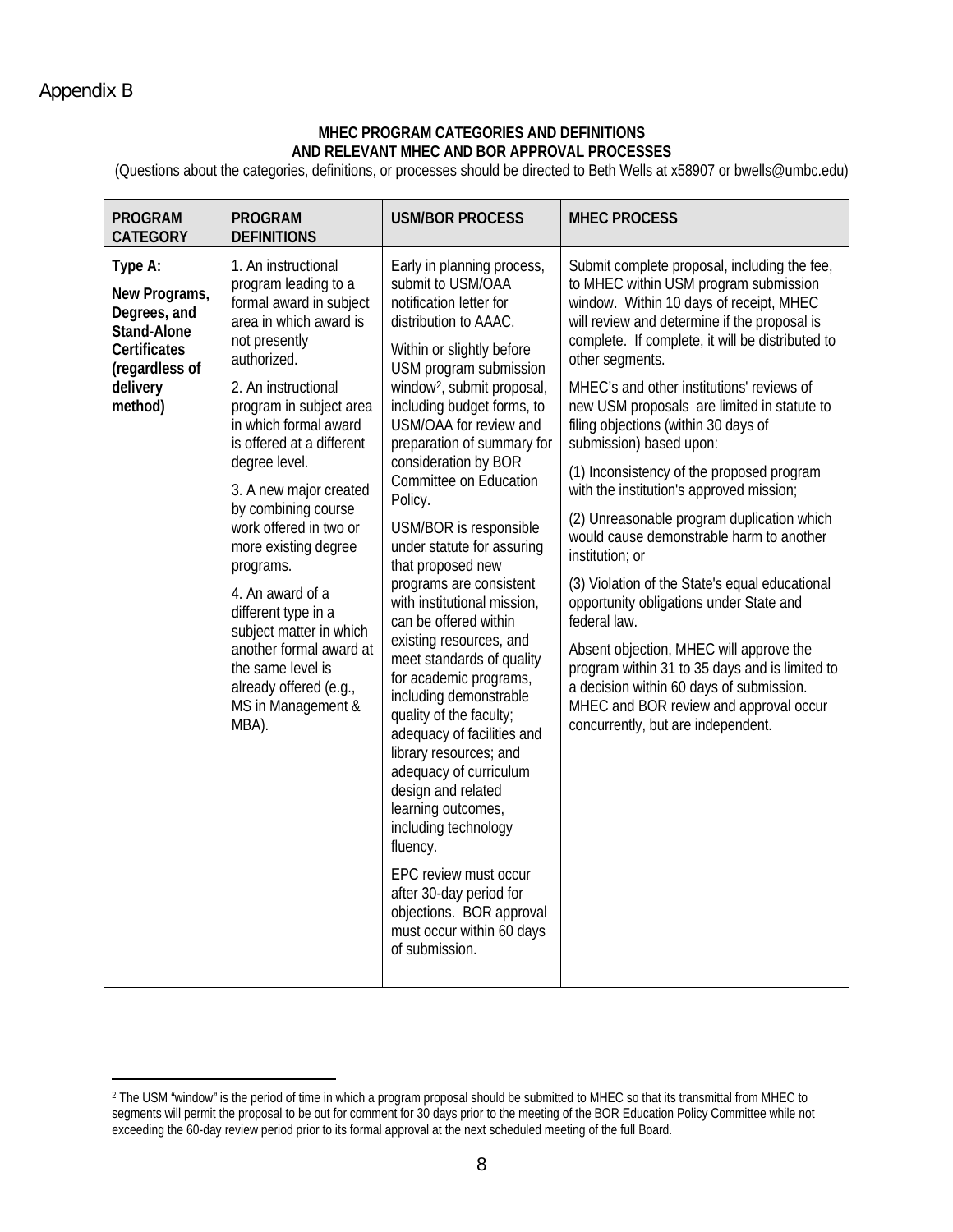| <b>PROGRAM</b><br><b>CATEGORY</b>                                                              | <b>PROGRAM</b><br><b>DEFINITIONS</b>                                                                                                                                                        | <b>USM/BOR PROCESS</b>                                                                                                                                      | <b>MHEC PROCESS</b>                                                                                                                                                                                                                           |
|------------------------------------------------------------------------------------------------|---------------------------------------------------------------------------------------------------------------------------------------------------------------------------------------------|-------------------------------------------------------------------------------------------------------------------------------------------------------------|-----------------------------------------------------------------------------------------------------------------------------------------------------------------------------------------------------------------------------------------------|
| Type B:<br><b>Substantial</b><br><b>Expansion or</b><br>Modification of<br>Existing<br>Program | 1. A change of more<br>than 33 percent of<br>an existing<br>programs course<br>work;<br>2. Conversion of more<br>than 50 percent of a                                                       | Submit to USM/OAA one-<br>page notification of<br>change, description, and<br>rationale, requesting<br>Chancellor's approval.                               | Submit proposal for substantial modification<br>to MHEC (see Type C on next page.). Within<br>10 days of receipt, MHEC will review and<br>determine if the proposal is complete. If<br>complete, it will be distributed to other<br>segments. |
|                                                                                                | program previously<br>approved for<br>offering in a<br>distance education                                                                                                                   | MHEC's and other institutions' reviews of<br>new USM proposals are limited in statute to<br>filing objections (within 30 days of<br>submission) based upon: |                                                                                                                                                                                                                                               |
|                                                                                                | format to a<br>classroom or site-<br>based learning                                                                                                                                         |                                                                                                                                                             | (1) Inconsistency of the proposed program<br>with the institution's approved mission;                                                                                                                                                         |
|                                                                                                | format, or<br>conversion of more<br>than 50 percent of a                                                                                                                                    |                                                                                                                                                             | (2) Unreasonable program duplication which<br>would cause demonstrable harm to another<br>institution; or                                                                                                                                     |
|                                                                                                | program previously<br>approved for<br>offering in a<br>classroom or site-                                                                                                                   |                                                                                                                                                             | (3) Violation of the State's equal educational<br>opportunity obligations under State and<br>federal law.                                                                                                                                     |
|                                                                                                | based learning<br>format to a distance<br>education format;<br>3. A new program title<br>within an approved<br>program.<br>4. A new area of<br>concentration within<br>an existing program: |                                                                                                                                                             | Absent objection, MHEC will approve the<br>program within 31 to 35 days and is limited to<br>a decision within 60 days of submission.                                                                                                         |
|                                                                                                | Area of concentration =<br>a sequential<br>arrangement of courses<br>within a program which<br>at the                                                                                       |                                                                                                                                                             |                                                                                                                                                                                                                                               |
|                                                                                                | Undergraduate level at<br>least 24 semester credit<br>hours                                                                                                                                 |                                                                                                                                                             |                                                                                                                                                                                                                                               |
|                                                                                                | Master's level at least<br>12 semester hours; and                                                                                                                                           |                                                                                                                                                             |                                                                                                                                                                                                                                               |
|                                                                                                | Doctoral level at least<br>18 semester hours.                                                                                                                                               |                                                                                                                                                             |                                                                                                                                                                                                                                               |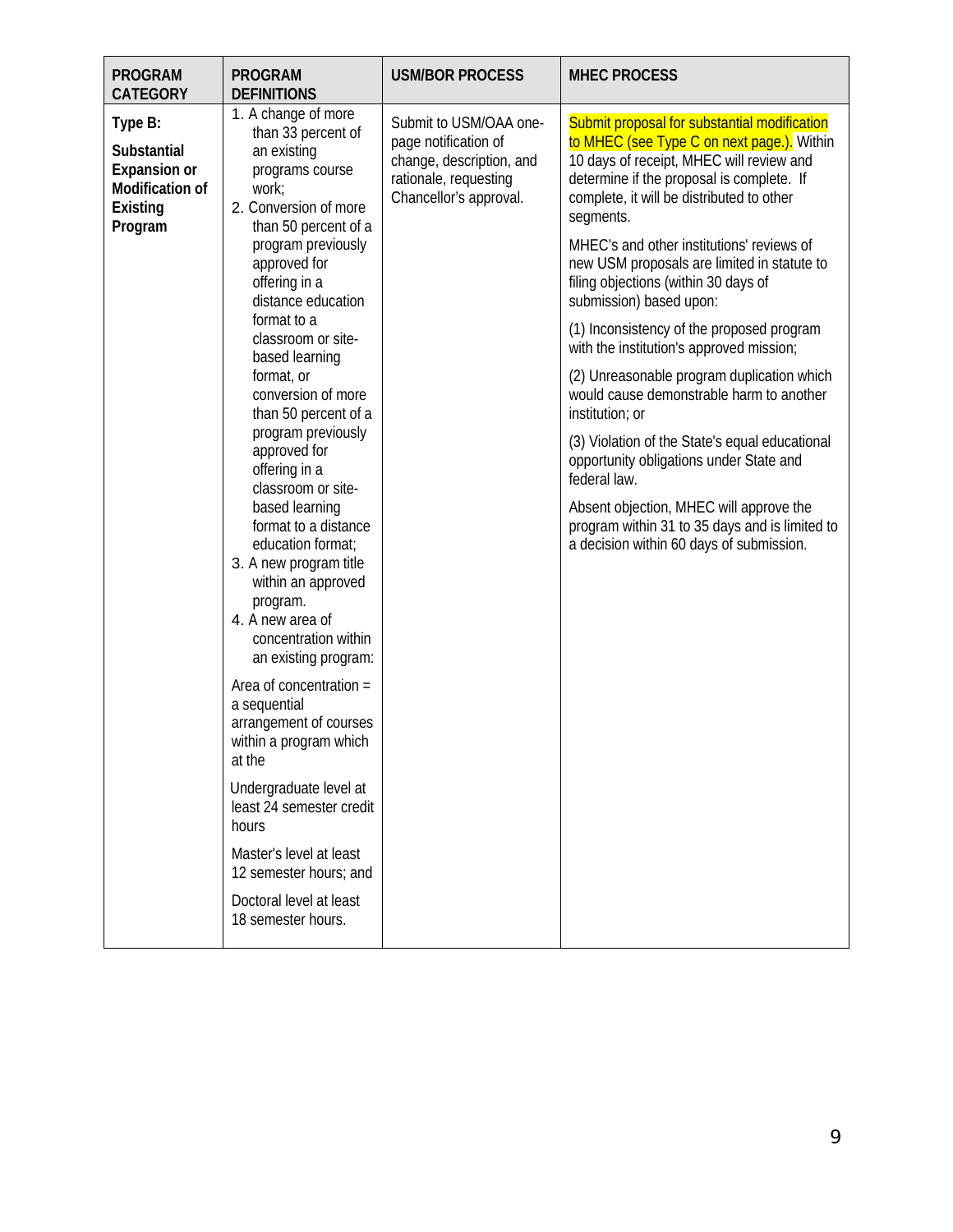| <b>PROGRAM</b><br><b>CATEGORY</b>                                                                                                    | <b>PROGRAM</b><br><b>DEFINITIONS</b>                                                                                                                                                                                                                                                                                                                                                                                                                                 | <b>USM/BOR PROCESS</b>                                                          | <b>MHEC PROCESS</b>                                                                                                                                                                                                                                                                                                                                                                                                                                                                                                                                                                                                                                                                                                                                                                                                                                                                                                                                                                                                                                                                                                                                                                                                                                                                                                                                                                                                                                                                                                                                                                                                                                                                                                             |
|--------------------------------------------------------------------------------------------------------------------------------------|----------------------------------------------------------------------------------------------------------------------------------------------------------------------------------------------------------------------------------------------------------------------------------------------------------------------------------------------------------------------------------------------------------------------------------------------------------------------|---------------------------------------------------------------------------------|---------------------------------------------------------------------------------------------------------------------------------------------------------------------------------------------------------------------------------------------------------------------------------------------------------------------------------------------------------------------------------------------------------------------------------------------------------------------------------------------------------------------------------------------------------------------------------------------------------------------------------------------------------------------------------------------------------------------------------------------------------------------------------------------------------------------------------------------------------------------------------------------------------------------------------------------------------------------------------------------------------------------------------------------------------------------------------------------------------------------------------------------------------------------------------------------------------------------------------------------------------------------------------------------------------------------------------------------------------------------------------------------------------------------------------------------------------------------------------------------------------------------------------------------------------------------------------------------------------------------------------------------------------------------------------------------------------------------------------|
| Type C:<br>Off-Campus<br>Delivery of<br>Existing<br>Program (live<br>instruction only,<br>or partially<br>offered<br>electronically) | 1. An existing degree<br>or certificate program<br>that offers more than<br>1/3 of required course<br>work for the major or<br>certificate at non-<br>campus site during any<br>12-month period; or<br>2. An existing degree<br>or certificate program<br>for which an institution<br>advertises that course<br>work at an off-campus<br>site will lead to award of<br>certificate or degree,<br>regardless of portion of<br>program offered at off-<br>campus site. | Submit to USM/OAA for<br>information copy of<br>materials submitted to<br>MHEC. | Submit a proposal for substantial modification<br>to MHEC requesting approval of off-campus<br>program. The proposal shall contain the<br>following information regarding need and<br>demand for extending the program and the<br>impact the program may have on similar<br>programs that may exist in the region:<br>The title of the program and the degree<br>1.<br>or certificate to be awarded;<br>The resource requirements for the<br>2.<br>program and the source of funds to<br>support the program for the first 2 years<br>of program implementation;<br>The need and demand for the program<br>3.<br>in terms of:<br>Specific local, regional and State<br>a.<br>need for graduates;<br>Job opportunities available to those<br>b.<br>who complete the program; and<br>Evidence of market demand<br>C.<br>through supporting data, including<br>results of surveys that have recently<br>been conducted;<br>A description of the following, if a similar<br>4.<br>program is offered within the same<br>geographical region of the State:<br>Similarities or differences in the<br>a.<br>degree to be awarded;<br>Area of specialization; and<br>b.<br>Specific academic content of the<br>C.<br>program;<br>5.<br>A description of the method of<br>instructional delivery, including distance<br>education, on-site faculty, and the mix of<br>full-time and part-time instructors;<br>A brief description of the academic<br>6.<br>oversight, quality control, and student<br>services to be provided.<br>Provision for adequate and appropriate<br>7.<br>library resources within reasonable<br>distance of the instructional site or<br>through institution-sponsored electronic<br>collections and databases. |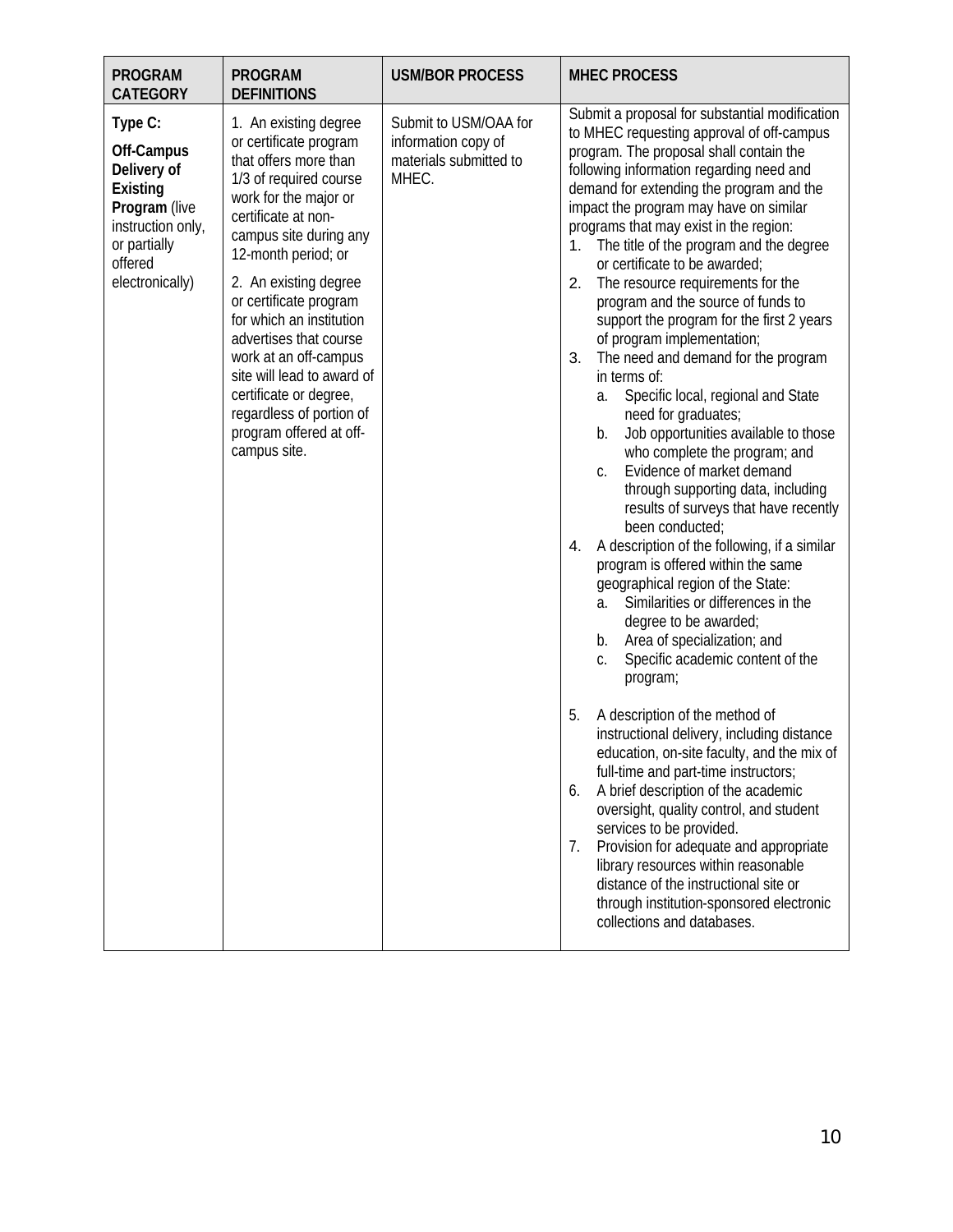| <b>PROGRAM</b><br><b>CATEGORY</b>                                                                                                    | <b>PROGRAM</b><br><b>DEFINITIONS</b>                                                                                                                                                                                                                                                                                                                                                                                                                                                                                                                                                                                                                                       | <b>USM/BOR PROCESS</b>                                             | <b>MHEC PROCESS</b>                                                                                                                                                                                                                                                                                                                                                                                                                                                                                                                                                                                                                                                                                                                                 |
|--------------------------------------------------------------------------------------------------------------------------------------|----------------------------------------------------------------------------------------------------------------------------------------------------------------------------------------------------------------------------------------------------------------------------------------------------------------------------------------------------------------------------------------------------------------------------------------------------------------------------------------------------------------------------------------------------------------------------------------------------------------------------------------------------------------------------|--------------------------------------------------------------------|-----------------------------------------------------------------------------------------------------------------------------------------------------------------------------------------------------------------------------------------------------------------------------------------------------------------------------------------------------------------------------------------------------------------------------------------------------------------------------------------------------------------------------------------------------------------------------------------------------------------------------------------------------------------------------------------------------------------------------------------------------|
| Type D:<br>Certificate<br>Program at<br>Undergrad/Grad<br>Level<br><b>Exclusively</b><br><b>Within Existing</b><br>Degree<br>Program | Lower-Division<br>Certificate = $12$ or more<br>credit hours at the<br>freshman or sophomore<br>level, or both.<br><b>Upper-Division</b><br>Certificate = 12 or more<br>credit hours at junior or<br>senior level, or both.<br>Post-Baccalaureate<br>Certificate = $12$ or more<br>credits of college-level<br>work, the majority of<br>which are at the<br>master's level.<br>Post-Master's<br>Certificate = 12 credits<br>beyond the master's<br>degree.<br>Certificate of Advanced<br>$Study = 30 credits$<br>beyond the master's<br>degree.<br><b>Professional Certificate</b><br>$=$ the number of<br>courses required by the<br>appropriate National<br>association. | No approval required;<br>notify USM/OAA<br>concurrently with MHEC. | Submit a program proposal for a new<br>certificate in an existing degree program may<br>be made in a brief, one-page document that:<br>Explains the centrality of the proposed<br>(a)<br>certificate program to the mission of<br>the institution;<br>Provides evidence of the market<br>(b)<br>demand for the proposed certificate<br>program;<br>Sets out the curriculum design; and<br>(c)<br>Shows that adequate faculty resources<br>(d)<br>exist for the proposed certificate<br>program.<br>If the proposed program requires new<br>resources, submit Finance data to include<br>Tables 1 (Resources) and 2 (Expenditures)<br>along with a narrative discussing the<br>resource requirements and sources of funds<br>to support the program. |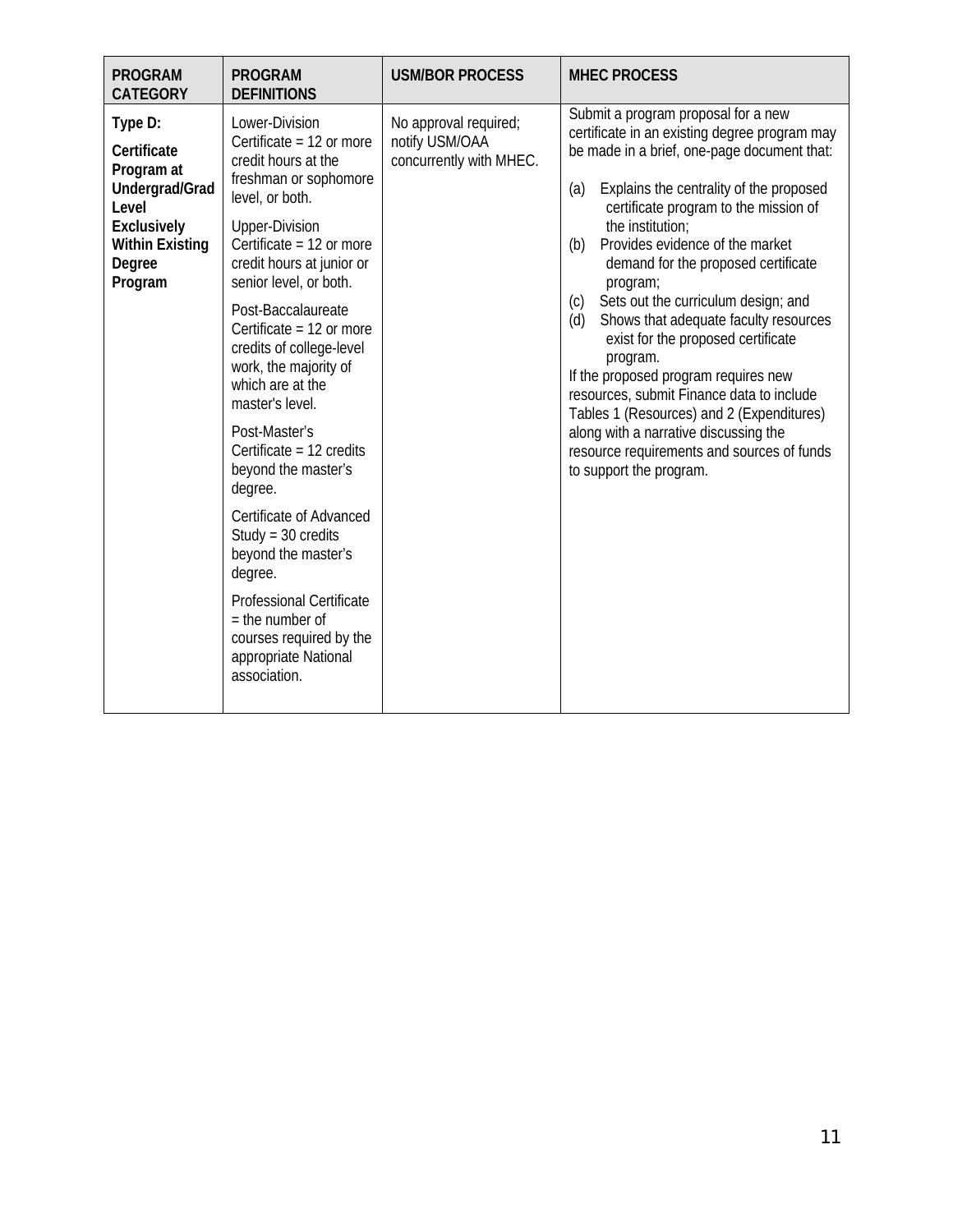| <b>PROGRAM</b><br><b>CATEGORY</b>                       | <b>PROGRAM</b><br><b>DEFINITIONS</b>                                                                                                                                                                                                                                                                                                                                                                                                                                                                                                                                                                                                                                   | <b>USM/BOR PROCESS</b>                                                                                                                                                                                                                          | <b>MHEC PROCESS</b>                                                                                                                                                                                                                                                                                                                                                                                                                                                                                                                                                                                                                                 |
|---------------------------------------------------------|------------------------------------------------------------------------------------------------------------------------------------------------------------------------------------------------------------------------------------------------------------------------------------------------------------------------------------------------------------------------------------------------------------------------------------------------------------------------------------------------------------------------------------------------------------------------------------------------------------------------------------------------------------------------|-------------------------------------------------------------------------------------------------------------------------------------------------------------------------------------------------------------------------------------------------|-----------------------------------------------------------------------------------------------------------------------------------------------------------------------------------------------------------------------------------------------------------------------------------------------------------------------------------------------------------------------------------------------------------------------------------------------------------------------------------------------------------------------------------------------------------------------------------------------------------------------------------------------------|
| Type E:<br><b>Directed</b><br>Technology<br>Certificate | Certificate for<br>completion of a<br>specialized learning<br>program developed by<br>the institution<br>specifically for<br>employer training<br>needs at a closed site.<br>A directed technology<br>certificate is designed<br>as a sequence of<br>courses that meets<br>specific training<br>objectives. Its purpose<br>is to dramatically<br>shorten the start-up<br>time for credit training<br>programs and to<br>provide a useful<br>credentialing function<br>for those desiring a<br>formal award. The<br>certificate may be<br>awarded for<br>successfully earning at<br>least 12 semester credit<br>hours, but no more than<br>24 semester credit<br>hours. | No approval required;<br>notify USM/OAA<br>concurrently with MHEC.                                                                                                                                                                              | Submit a copy of the curriculum and a letter<br>from the president of the institution that<br>responds to the following:<br>The curriculum for the certificate has<br>$\bullet$<br>been developed in consultation with a<br>specific employer or employers to meet<br>specific training needs;<br>The curriculum has been reviewed by<br>$\bullet$<br>the appropriate curriculum approval<br>bodies at the institution;<br>A content specialist will be assigned to<br>$\bullet$<br>ensure high standards and maintain<br>written documentation about the<br>curriculum; and<br>Financial resources are adequate to<br>٠<br>support the curriculum. |
| Type F:<br>Cooperative<br>Degree<br>Program             | 1. Joint Degree<br>Program = students<br>receive single diploma<br>that bears names and<br>seals of both<br>institutions. Planning<br>and delivery of course<br>work by representatives<br>of all institutions.<br>2. Primary Degree<br>Program = Diploma<br>granted by primary<br>institution, which offers<br>at least 2/3 of course<br>work and plans<br>program in consultation<br>with partners.                                                                                                                                                                                                                                                                  | Follow process for new<br>programs. Include with<br>proposal submission copy<br>of MOU among<br>participating institutions.<br>For Joint Degree<br>Programs, submit single<br>proposal with appropriate<br>signatures from all<br>participants. | Follow process for new programs. Include<br>with proposal submission copy of MOU<br>among participating institutions. For Joint<br>Degree Programs, MHEC requires one<br>proposal be submitted with appropriate<br>signatures from all participants.                                                                                                                                                                                                                                                                                                                                                                                                |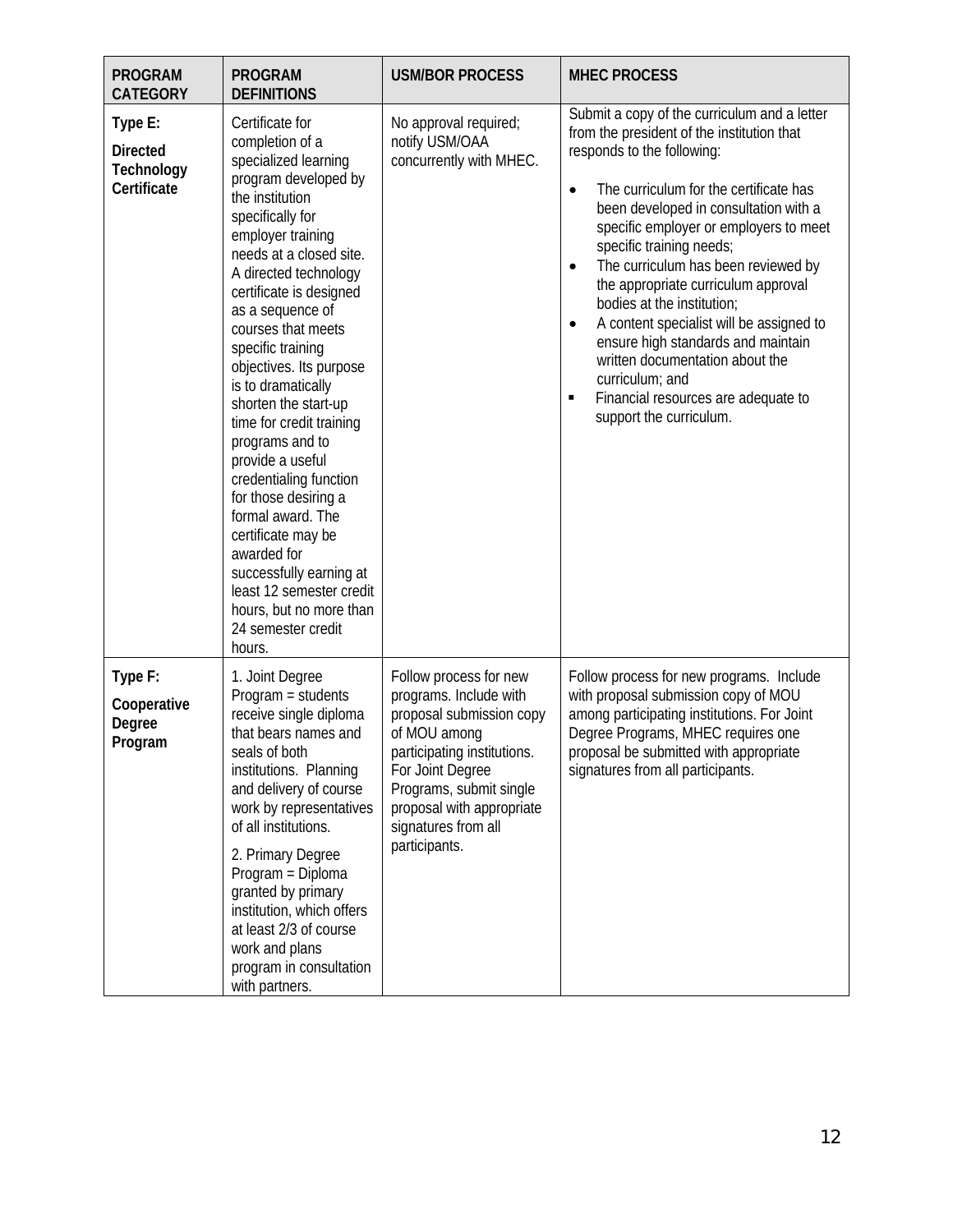| <b>PROGRAM</b><br><b>CATEGORY</b>                                                                    | <b>PROGRAM</b><br><b>DEFINITIONS</b>                                                                                                                                                                                                                                                                                                                                                                                                                                                                                                          | <b>USM/BOR PROCESS</b>                                                                    | <b>MHEC PROCESS</b>                                                                                                                                                                                                                                      |
|------------------------------------------------------------------------------------------------------|-----------------------------------------------------------------------------------------------------------------------------------------------------------------------------------------------------------------------------------------------------------------------------------------------------------------------------------------------------------------------------------------------------------------------------------------------------------------------------------------------------------------------------------------------|-------------------------------------------------------------------------------------------|----------------------------------------------------------------------------------------------------------------------------------------------------------------------------------------------------------------------------------------------------------|
| Type G:<br><b>Closed Site</b><br>Program                                                             | A previously approved<br>program offered at the<br>request of a sponsoring<br>agent at a business,<br>industry or<br>governmental site<br>solely for its own<br>employees. (If program<br>is open to general<br>public, institution must<br>follow off-campus<br>approval process.)                                                                                                                                                                                                                                                           | Notification not required.                                                                | Submit a letter of notification to MHEC<br>describing the program and affirm that there<br>is access to library and faculty resources<br>consistent with the scope and nature of the<br>offerings. Include documentation of<br>sponsoring agent request. |
| Type H:<br>Bachelor of<br>Technical<br>Studies,<br><b>Bachelor</b><br>Professional<br><b>Studies</b> | An articulated program<br>in a related, specialized<br>area of concentration at<br>a four-year institution<br>for students with an<br>AAS degree. MOU<br>between community<br>college and institution<br>identifies admissions,<br>registration, advising,<br>student services,<br>financial aid, tuition,<br>faculty resources, and<br>programmatic and<br>degree requirements.<br>Program includes<br>minimum 3-credit<br>internship. The BTPS<br>program structure has<br>been coordinated<br>collaboratively across<br>relevant segments. | Submit MOU and budget<br>tables to USM/OAA for<br>review and action by the<br>Chancellor. | Submit MOU to MHEC for administrative<br>approval. MHEC will not distribute the<br>proposal for comment. Budget tables are not<br>required.                                                                                                              |
| Type I:<br>Program<br>Suspension                                                                     | Temporary suspension<br>of program to examine<br>future direction; time<br>not to exceed two<br>years. No new<br>students admitted<br>during suspension, but<br>currently enrolled<br>students must be given<br>opportunity to satisfy<br>degree requirements.                                                                                                                                                                                                                                                                                | Notify USM/OAA of<br>suspension with brief<br>rationale.                                  | Notify MHEC of suspension with brief<br>rationale.                                                                                                                                                                                                       |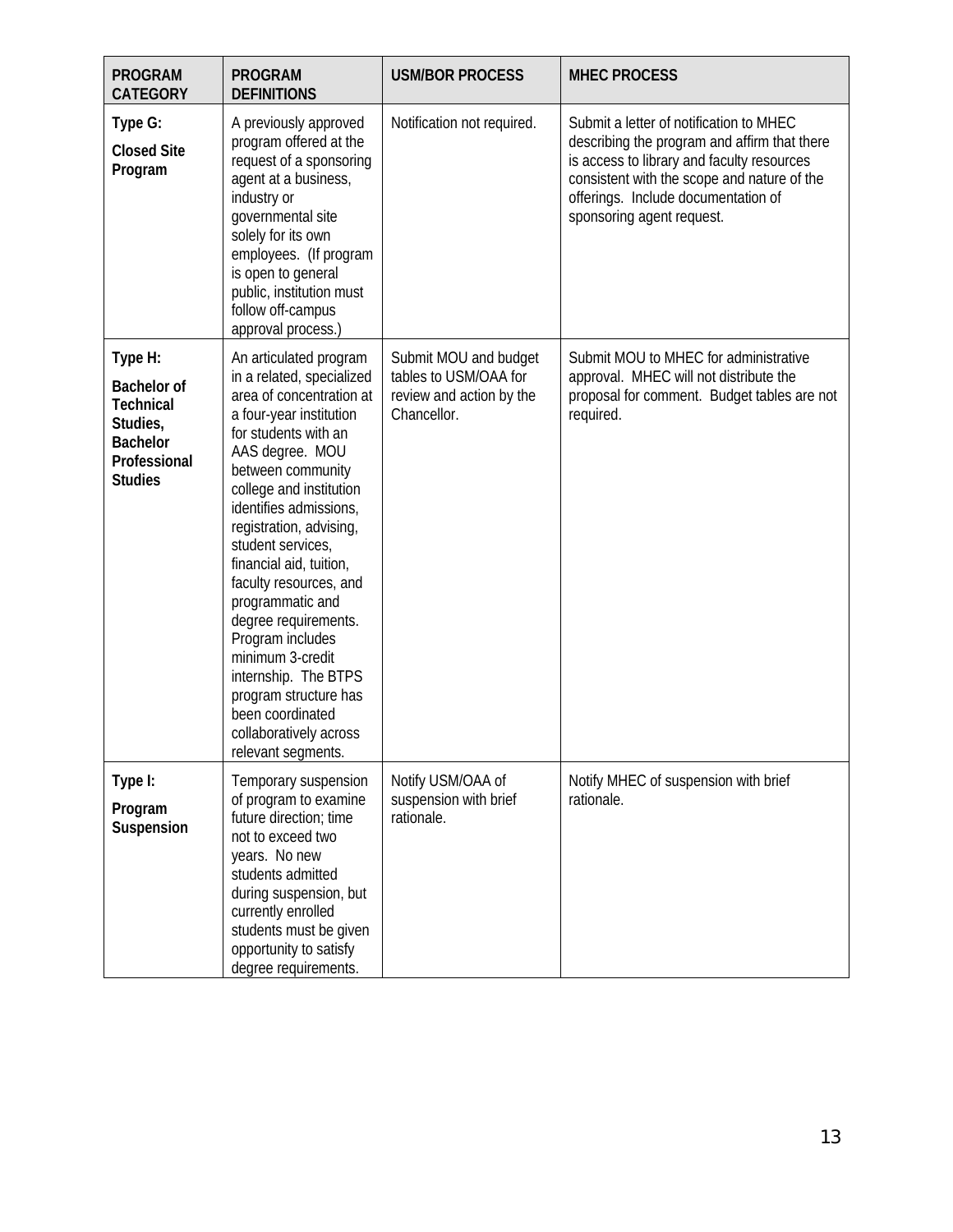| <b>PROGRAM</b><br><b>CATEGORY</b>                                                                                             | <b>PROGRAM</b><br><b>DEFINITIONS</b>                                                                                                                               | <b>USM/BOR PROCESS</b>                                                                                                                                                                                      | <b>MHEC PROCESS</b>                                                                                                                                                                                                                                                                                                                                                                                                                                                                                                                                                                                                                                                                                                                                                                                                                                                                                                                                                          |
|-------------------------------------------------------------------------------------------------------------------------------|--------------------------------------------------------------------------------------------------------------------------------------------------------------------|-------------------------------------------------------------------------------------------------------------------------------------------------------------------------------------------------------------|------------------------------------------------------------------------------------------------------------------------------------------------------------------------------------------------------------------------------------------------------------------------------------------------------------------------------------------------------------------------------------------------------------------------------------------------------------------------------------------------------------------------------------------------------------------------------------------------------------------------------------------------------------------------------------------------------------------------------------------------------------------------------------------------------------------------------------------------------------------------------------------------------------------------------------------------------------------------------|
| Type J:<br>Program<br><b>Discontinuance</b>                                                                                   | Termination of<br>program.                                                                                                                                         | See USM Policy on the<br>Review and Abolition of<br><b>Existing Academic</b><br>Programs (III-7.02).<br>Submit required<br>documentation to<br>USM/OAA for review and<br>approval by the<br>Chancellor.     | Submit documentation in support of program<br>discontinuance to MHEC for approval.                                                                                                                                                                                                                                                                                                                                                                                                                                                                                                                                                                                                                                                                                                                                                                                                                                                                                           |
| Type K:<br>Reactivate<br>Program                                                                                              | Reactivate a program<br>within three years of<br>suspension.                                                                                                       | Notify USM/OAA of intent<br>to reactivate.                                                                                                                                                                  | Notify MHEC of intent to reactivate.                                                                                                                                                                                                                                                                                                                                                                                                                                                                                                                                                                                                                                                                                                                                                                                                                                                                                                                                         |
| Type L:<br>Title Change of<br>an Approved<br>Program                                                                          | Titlle change of<br>program with no<br>revision of curricular<br>content.                                                                                          | Submit a brief letter of<br>request for title change<br>indicating the existing and<br>proposed titles and a<br>justification for the change<br>to USM/OAA for review<br>and approval by the<br>Chancellor. | Submit a brief letter of request for title change<br>indicating the existing and proposed titles and<br>a justification for the change to MHEC for<br>review and administrative approval. This will<br>not be disseminated for review and comment.                                                                                                                                                                                                                                                                                                                                                                                                                                                                                                                                                                                                                                                                                                                           |
| Type M:<br>Articulation<br><b>Agreement with</b><br>Maryland<br>Secondary<br>Schools and<br>Non-Degree<br><b>Institutions</b> | Proposal for articulation<br>of transfer credit of<br>specific courses or<br>programs offered by<br>Maryland Secondary<br>Schools and Non-<br>Degree Institutions. | No approval required;<br>notify USM/OAA<br>concurrently with<br>submission of proposal to<br>MHEC.                                                                                                          | Submit to MHEC a written proposal for<br>articulation or transfer of credit of specific<br>courses or programs shall be submitted by<br>the chief executive officer of the school<br>system or the non-degree granting institution<br>to the chief executive officer of the degree<br>granting institution. The proposal shall<br>include, but is not limited to, a complete<br>description of course/program content,<br>instructional/experimental learning hours,<br>expected competencies, and assessment<br>measures used. The proposal shall also<br>indicate whether the intention is for transfer of<br>credit for courses within an articulated<br>program or for transfer of credit for individual<br>courses. Agreements must be approved by<br>the Maryland Higher Education Commission.<br>Agreements must be signed by the chief<br>executive officers of the two institutions<br>entering into the agreement to be valid and<br>considered by the Commission. |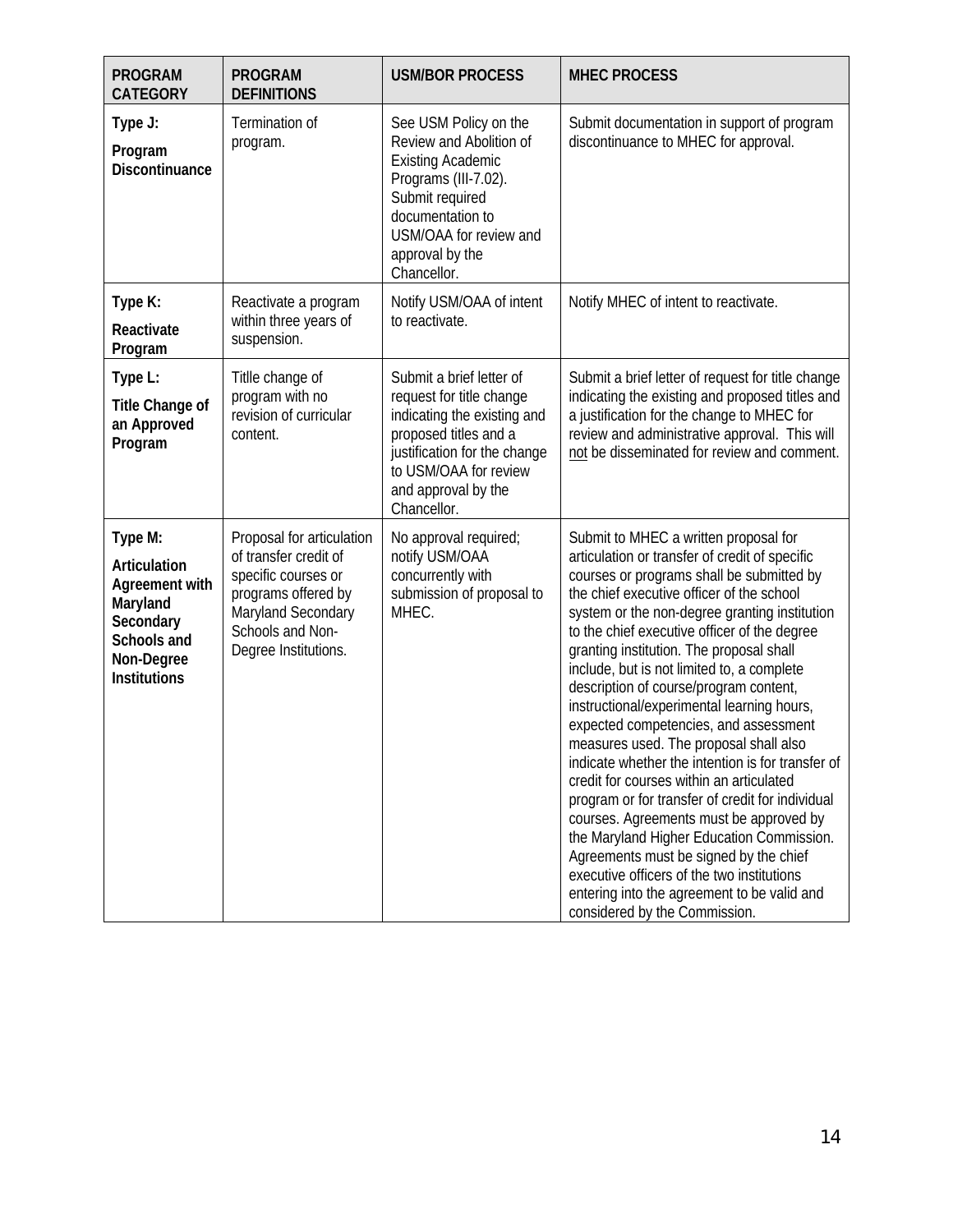Instructions for Completing Proposal Types A, B, C, and F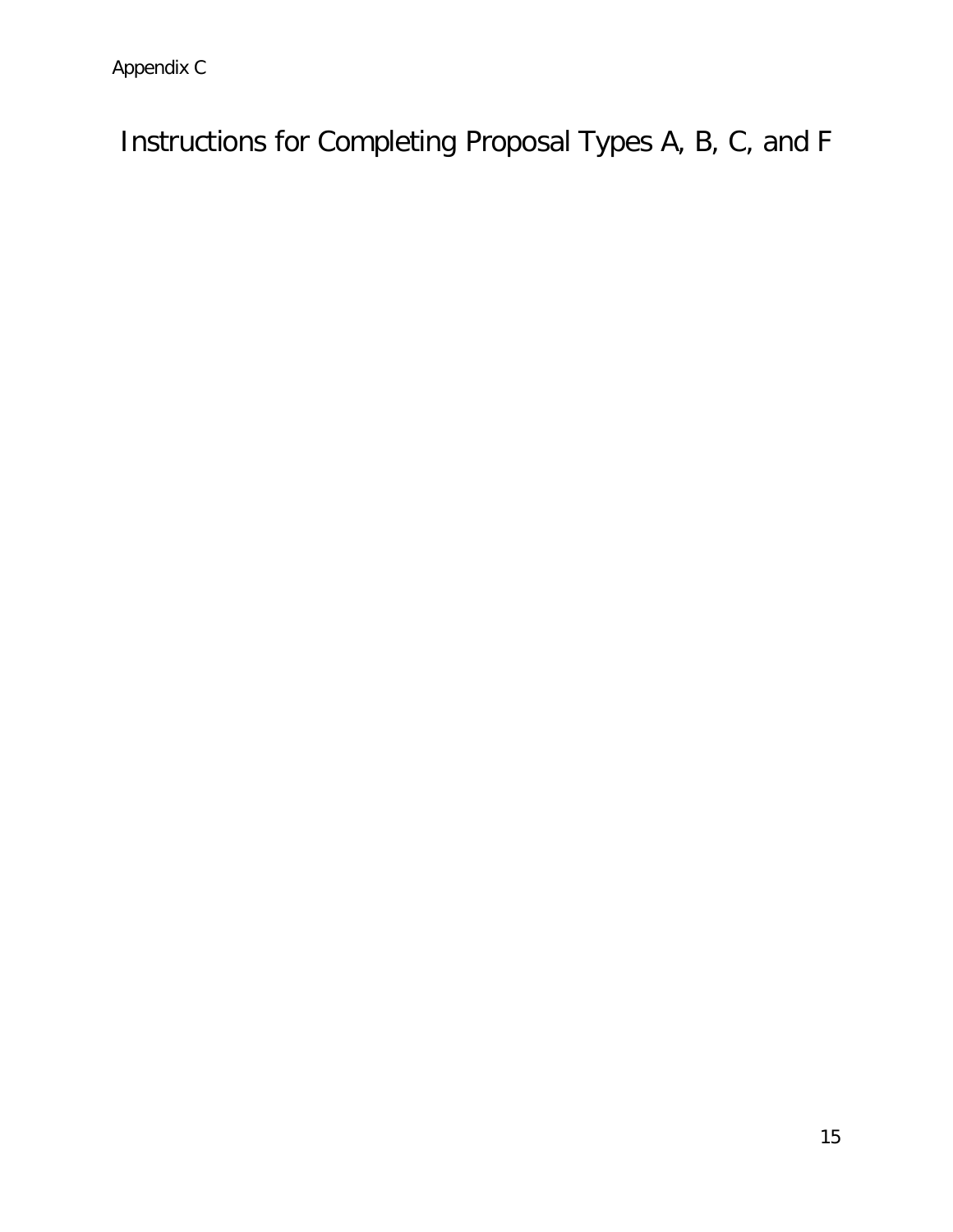### **UNIVERSITY SYSTEM OF MARYLAND INSTITUTION PROPOSAL FOR**

New Instructional Program Substantial Expansion/Major Modification Cooperative Degree Program

Institution Submitting Proposal

Title of Proposed Program

Proposed HEGIS Code Proposed CIP Code

Department in which program will be located

Contact Phone Number Contact E-Mail Address

Signature of President or Designee

Degree to be Awarded **Projected Implementation Date** 

Department Contact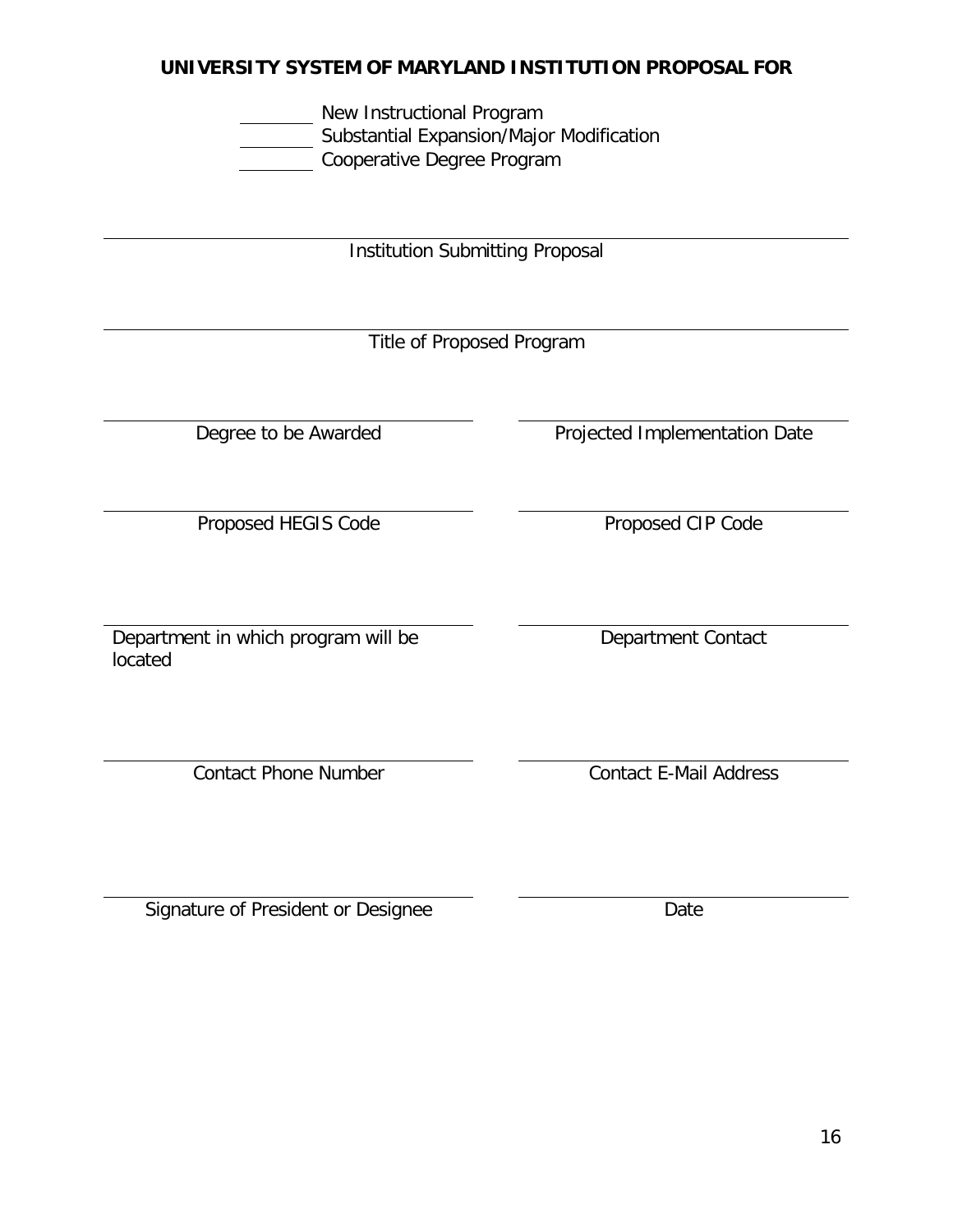**Body of Proposal:** Not to exceed 10 pages. Please be sure to number your pages. Include in the proposal every lettered section below, using the same letters and the same headings as shown.

### **A. Centrality to institutional mission statement and planning priorities:**

Provide a description of the program, including each area of concentration (if applicable), and how it relates to the institution's approved mission. Explain how the proposed program supports the institution's strategic goals and provide evidence that affirms it is an institutional priority.

Include and cite quote(s) from the UMBC mission statement.

<http://www.umbc.edu/aboutumbc/mission.php>

Include and cite quote(s) from UMBC strategic planning documents.

<http://www.umbc.edu/provost/PDFs/frameworkfinal.pdf>

### B. **Adequacy of curriculum design and delivery to related learning outcomes:**

- 1. Provide a list of courses with title, semester credit hours and course descriptions, along with a description of program requirements. (Use form included in this packet.)
- 2. Describe the educational objectives and intended student learning outcomes.
- 3. Discuss how general education requirements will be met, if applicable.
- 4. Identify any specialized accreditation or graduate certification requirements for this program and its students.
- 5. If contracting with another institution or non-collegiate organization regarding delivery of the academic program, include a copy of the MOU or contract.

### C. **Critical and compelling regional or Statewide need as identified in the State Plan:**

- 1. Demonstrate demand and need for the program in terms of meeting present and future needs of the region and the State in general based on one or more of the following:
	- o The need for the advancement and evolution of knowledge;
	- o Societal needs, including expanding educational opportunities and choices for minority and educationally disadvantaged students at institutions of higher education;
	- o The need to strengthen and expand the capacity of historically black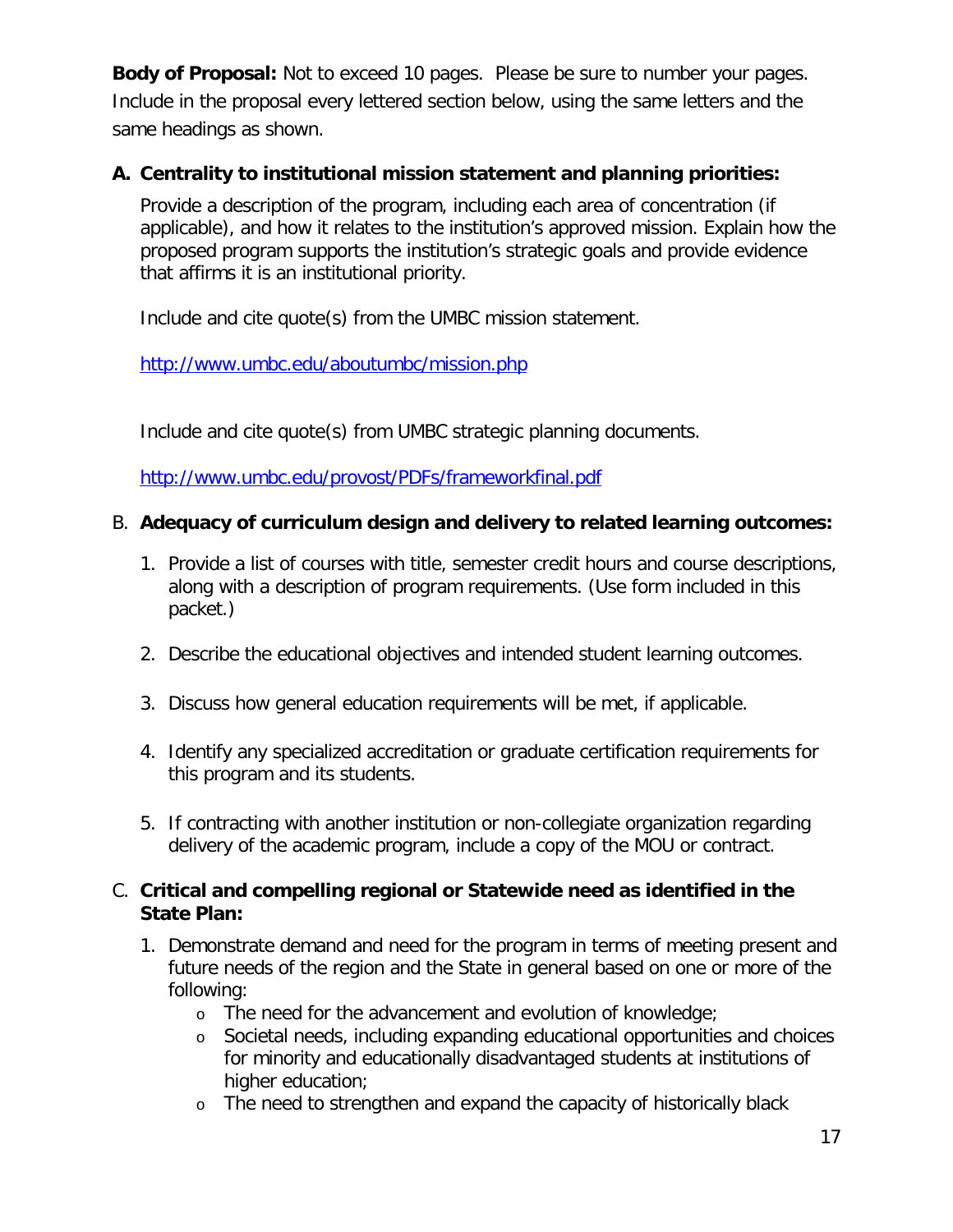- o institutions to provide high quality and unique educational programs.
- 2. Provide evidence that the perceived need is consistent with the Maryland State Plan for Postsecondary Education and the USM Strategic Plan.

Include and cite quote(s) from the Maryland State Plan for Postsecondary Education.

[http://mhec.maryland.gov/highered/about/meetings/commissionmeetings/6-17-](http://mhec.maryland.gov/highered/about/meetings/commissionmeetings/6-17-09/2009draftmdstateplanforpostsecondaryeducationais+memo.pdf) [09/2009draftmdstateplanforpostsecondaryeducationais+memo.pdf](http://mhec.maryland.gov/highered/about/meetings/commissionmeetings/6-17-09/2009draftmdstateplanforpostsecondaryeducationais+memo.pdf)

Include and cite quote(s) from the 2010-2020 USM Strategic Plan.

<http://www.usmd.edu/usm/chancellor/specialdocs/>

### D. **Quantifiable & reliable evidence and documentation of market supply & demand in the region and State:**

- 1. Present data and analysis projecting market demand and the availability of openings in a job market to be served by the new program.
- 2. Discuss and provide evidence of market surveys that clearly provide quantifiable and reliable data on the educational and training needs and the anticipated number of vacancies expected over the next 5 years.
- 3. Data showing the current and projected supply of prospective graduates.

Provide and cite data from the Bureau of Labor Statistics for the following, with greatest emphasis on the Baltimore region and State of Maryland:

Baltimore area

<http://www.bls.gov/ro3/cesqbalt.htm>

Maryland

<http://www.dllr.state.md.us/lmi/iandoprojshort/>

U.S.

<http://www.bls.gov/ooh/>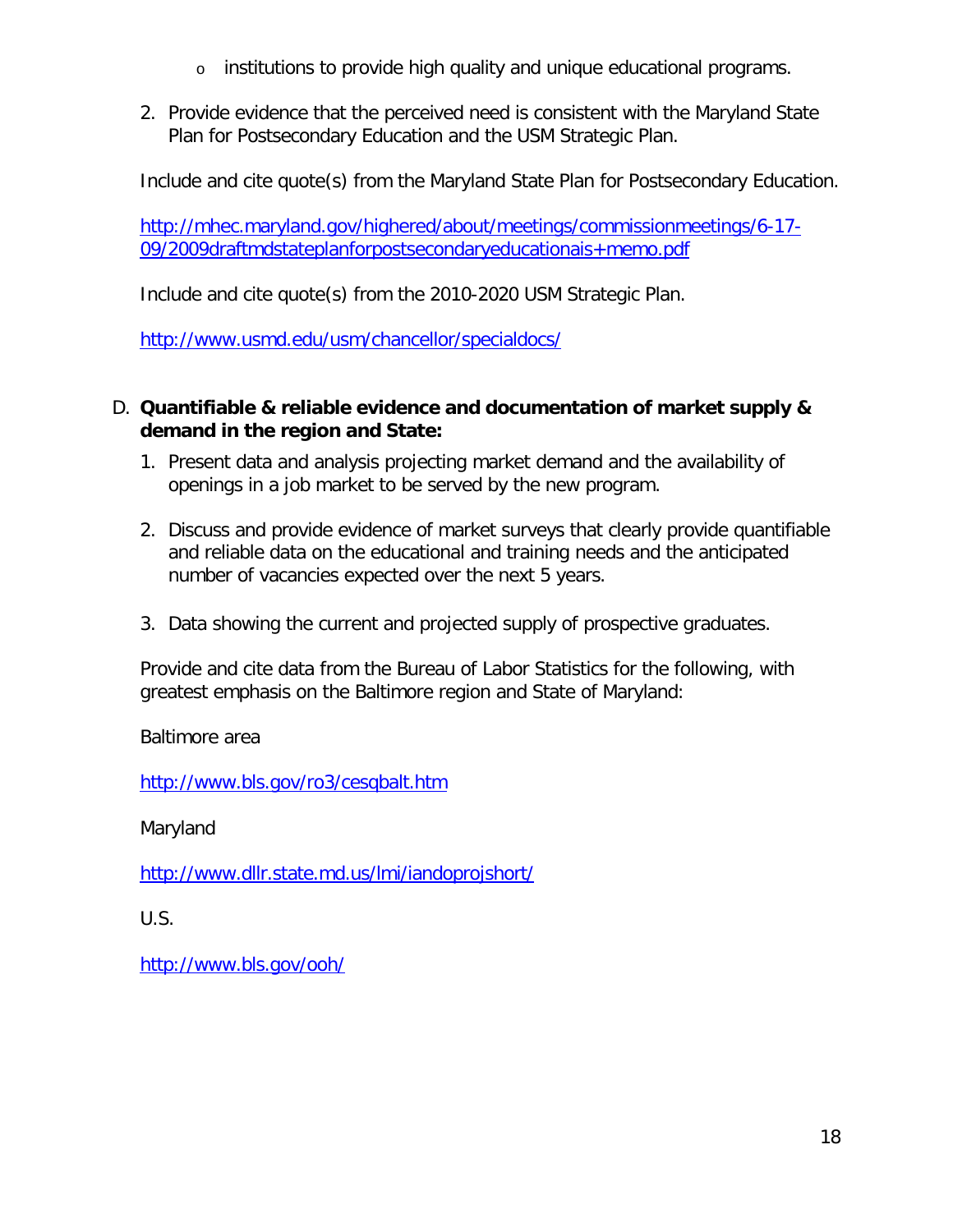### E. **Reasonableness of program duplication:**

- 1. Specifically and by name of institution identify any similar programs in the State and/or same geographical area. Discuss similarities and differences between the proposed program and others.
- 2. Provide justification for the proposed program.

### F. **Relevance to Historically Black Institutions (HBIs)**

- 1. Discuss the program's potential impact on the implementation or maintenance of high-demand programs at HBI's.
- 2. Discuss the program's potential impact on the uniqueness and institutional identities and missions of HBIs.

Specifically identify programs at Morgan State University, Bowie State University, and University of Maryland Eastern Shore (UMES) that can be perceived as potentially impacted by the proposed new program. Make the case for why no adverse impact will occur, and, if possible, for how the new program will support the mission and success of the program at the HBI.

G. **If proposing a distance education program, please provide evidence of the [Principles of Good Practice](http://www.mhec.state.md.us/higherEd/acadAff/AcadProgInstitApprovals/AcadProgProposalInfo/Principles%20of%20Good%20Practice.pdf)** (as outlined in COMAR 13B.02.03.22C).

If no distance learning is included, state this.

### H. **Adequacy of faculty resources (as outlined in COMAR 13B.02.03.11)**.

Provide a brief narrative demonstrating the quality of program faculty. Include a summary list of faculty with appointment type, terminal degree title and field, academic title/rank, status (full-time, part-time, adjunct) and the course(s) each faulty member will teach.

### I. **Adequacy of library resources (as outlined in COMAR 13B.02.03.12).**

Describe the library resources available and/or the measures to be taken to ensure resources are adequate to support the proposed program. **If the program is to be implemented within existing institutional resources**, include a supportive statement by the President for library resources to meet the program's needs.

Contact Director of the Albin O. Kuhn Library and Gallery, Larry Wilt, for his consultation on what, if any, additional resources are needed in the library for the proposed new program.

Include this statement:

"The President assures that appropriate library resources are available to support the needs of this program."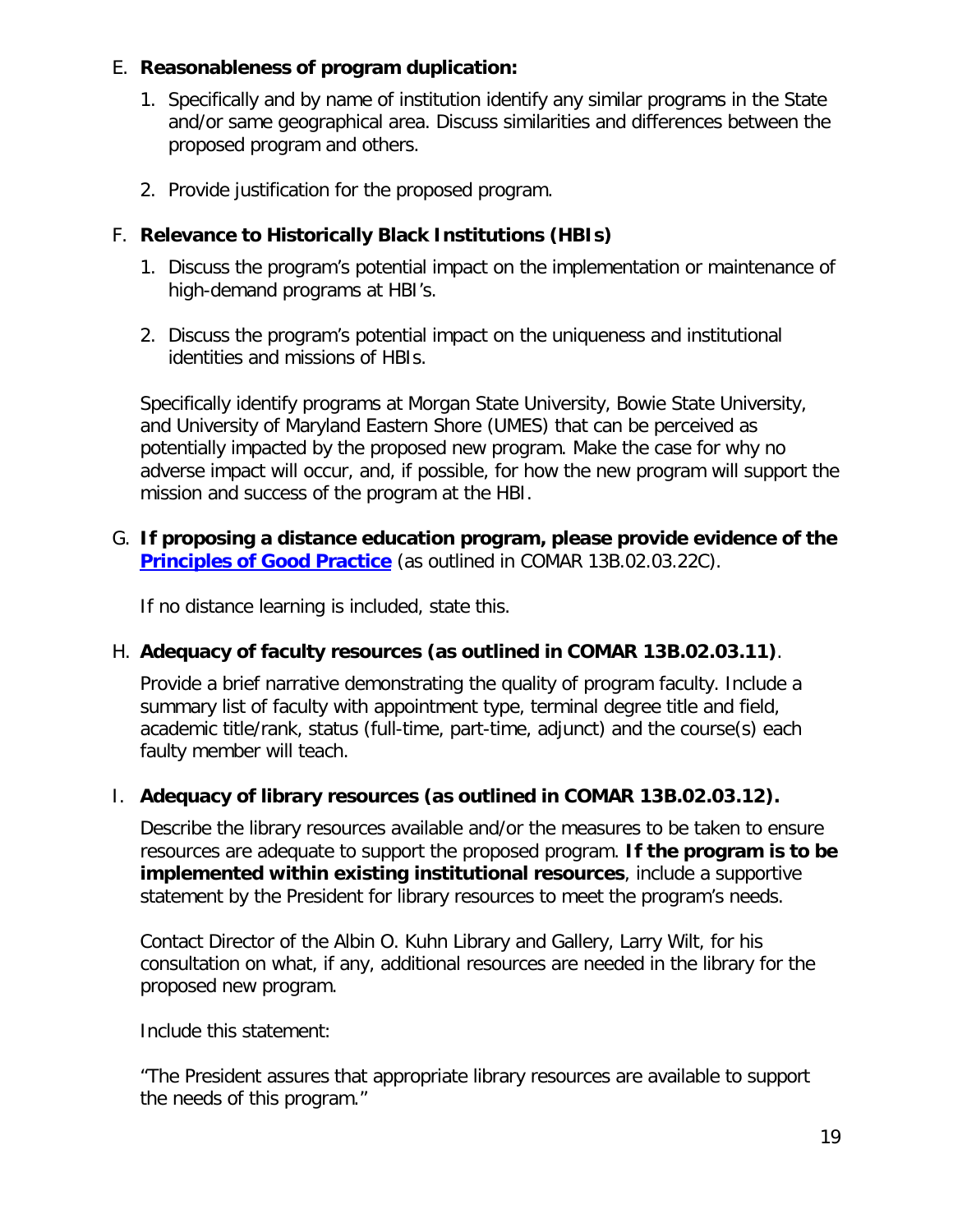### J. **Adequacy of physical facilities, infrastructure and instructional equipment (as outlined in COMAR 13B.02.03.13)**

Provide an assurance that physical facilities, infrastructure and instruction equipment are adequate to initiate the program, particularly as related to spaces for classrooms, staff and faculty offices, and laboratories for studies in the technologies and sciences. If the program is to be implemented within existing institutional resources, include a supportive statement by the President for adequate equipment and facilities to meet the program's needs.

Include this statement:

"The President assures that appropriate physical facilities, infrastructure, and instructional equipment are available to support the needs of this program."

### K. **Adequacy of financial resources with documentation (as outlined in COMAR 13B.02.03.14)**

Commitment is to requiring no new general funds from the State, but grants, partnerships, and reallocated Institutional funds used to support the program should be explained in narrative form in this section. Confirmation of grants and partnerships via letters or memorandums of understanding helps to support the case for non-tuition revenue sources. Additionally, any special equipment, library, or facilities identified in the expense table might be addressed here as opposed to briefer footnoting in Tables 1 and 2 (included in this packet).

Include this statement in the narrative:

"The President assures that no new general funds from the State are required."

Institutions have significant leeway in deciding how to complete this section and Tables 1 and 2, but the extent to which *assumptions and decisions affecting* resources and expenditures are explicitly delineated is the extent to which questions and concerns are avoided.

Note:

- 1. Tables 1 and 2 included in this packet are required by USM and MHEC and must be prepared and included in advance of the proposal's being sent for off-campus review (after the on-campus review and approval).
- 2. UMBC requirements for review of proposals include completion of a different set of budget tables which can be found here. These must be completed when the proposal is first developed. Contact Tony Moreira for questions or assistance regarding completion of these tables. [moreira@umbc.edu](mailto:moreira@umbc.edu)

See "UMBC New Program Budget Template" at<http://www.umbc.edu/provost/policies.html>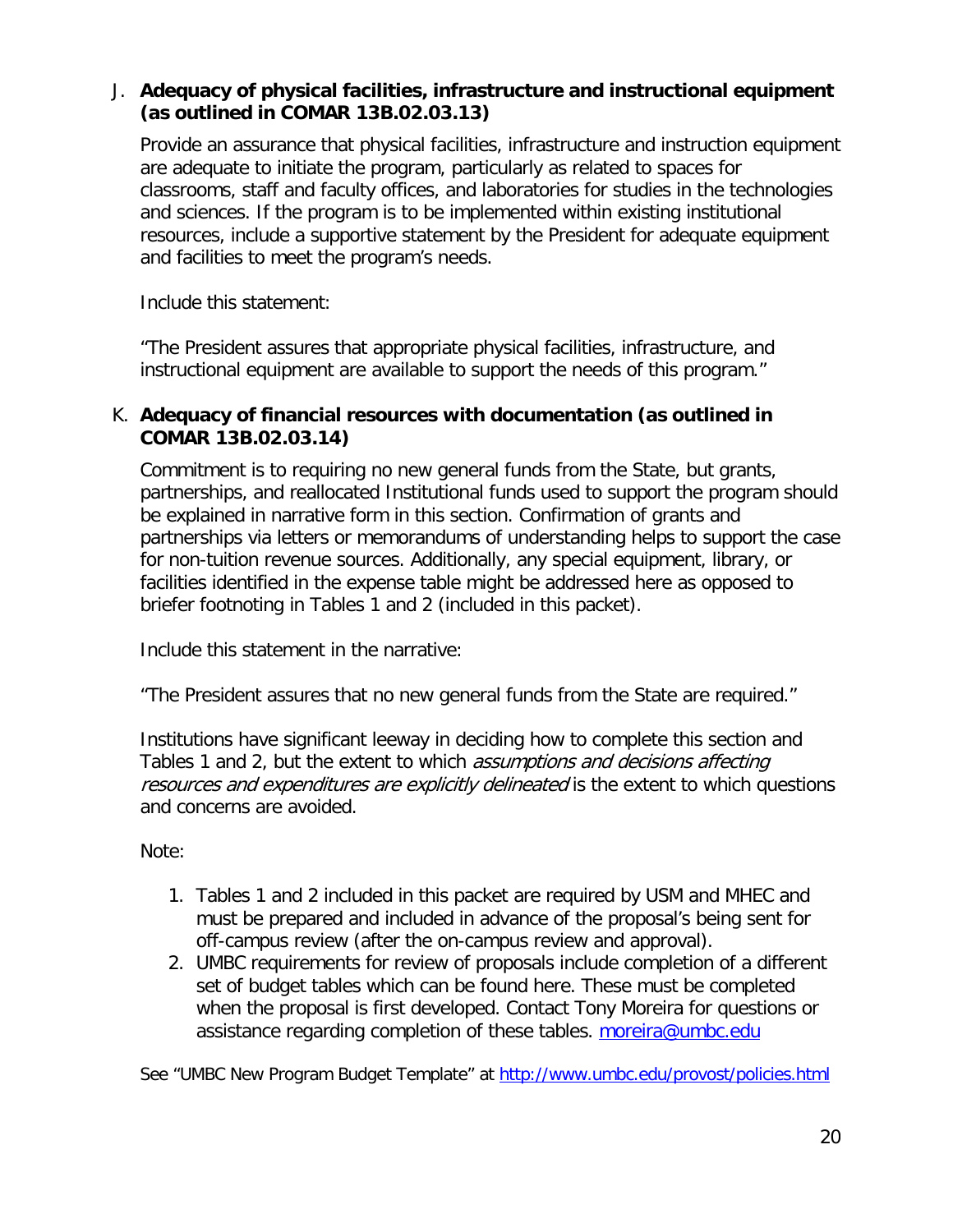### L. **Resources and Expenditures**

Institutions typically can provide the departments developing programs with references to sources both on and off campus to help in completing the resource and expenditure tables. There are campus-specific definitions of full- and part-time students for research and comprehensive institutions, for example, as well as different projections for how many in-state and out-of-state students and full-time and part-time students might be expected to enroll in a particular new program. Consult with the Dean, Institutional Research Director, or Provost as to the best source of data at the Institution.

Explanatory footnotes for assumptions made in projecting student and faculty FTE and for any special resource or expenditure data noted are encouraged to add clarity and understanding to the proposal.

### M. **Adequacy of provisions for evaluation of program (as outlined in COMAR 13B.02.03.15).**

Discuss procedures for evaluating courses, faculty and student learning outcomes.

Include information here from the department's program for assessment of student learning outcomes.

N. **Consistency with the State's minority student achievement goals** (as outlined in COMAR 13B.02.03.05 and in the State Plan for Postsecondary Education).

Discuss how the proposed program addresses minority student access & success, and the institution's cultural diversity goals and initiatives.

As appropriate, use and cite quote(s) from UMBC's Diversity Plan.

[http://www.umbc.edu/provost/PDFs/UMBC\\_Diversity\\_Plan\\_030409.pdfrt and](http://www.umbc.edu/provost/PDFs/UMBC_Diversity_Plan_030409.pdfrt%20and%20Strategic)  **Strategic** 

As appropriate, use and cite data from UMBC's annual report on diversity.

<http://www.umbc.edu/provost/PDFs/DiversityReport22412.pdf>

If there are diversity data on enrollments in the department's programs, quote and cite them.

<http://www.umbc.edu/oir/DB/Student%20Term%20Enrollments/StudentTermEnrl.htm>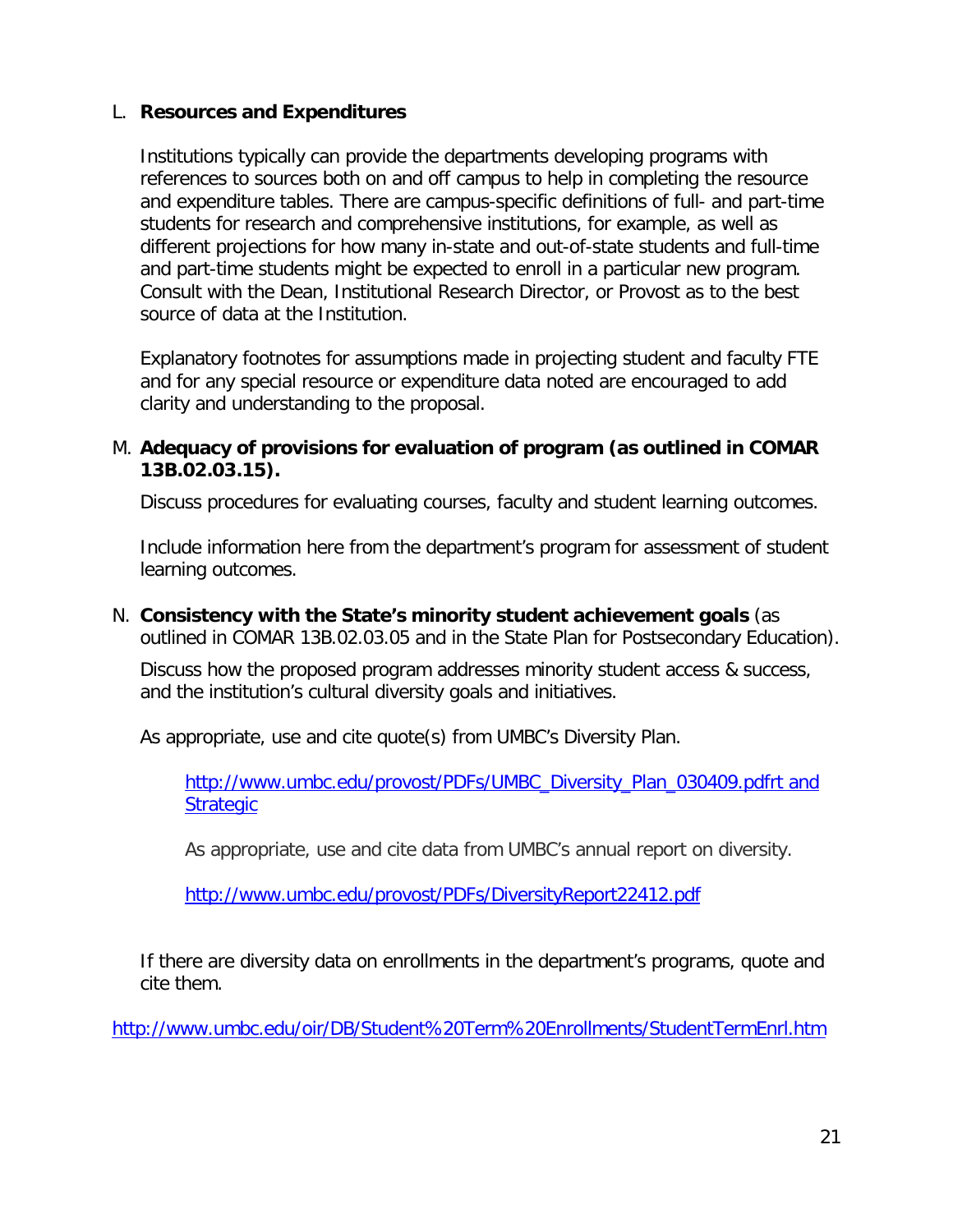### O. **Relationship to low productivity programs identified by the Commission:**

If the proposed program is directly related to an identified low productivity program, discuss how the fiscal resources (including faculty, administration, library resources and general operating expenses) may be redistributed to this program.

If there is no relationship to a low productivity program, state this.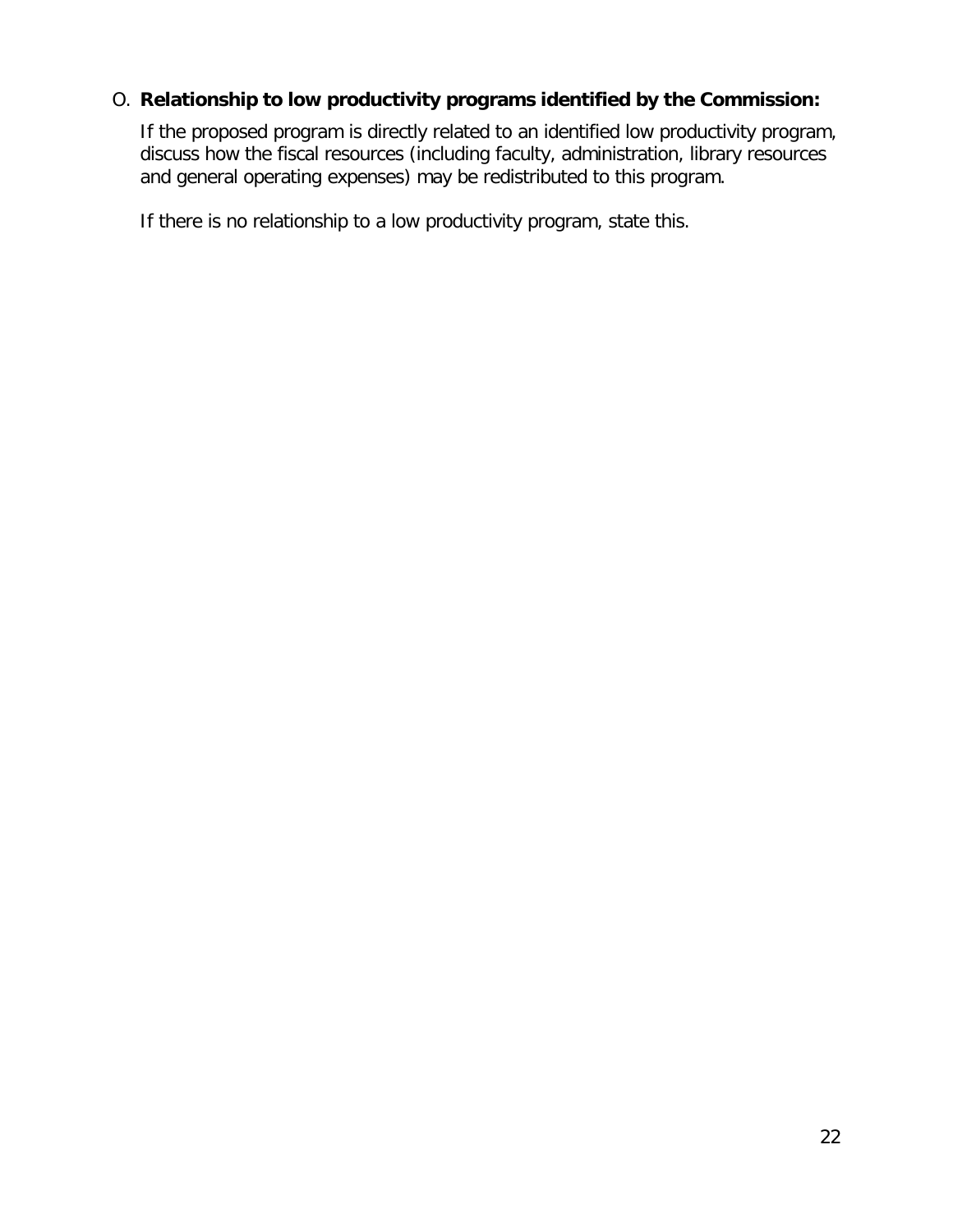| <b>TABLE 1: RESOURCES</b>           |          |          |          |          |          |
|-------------------------------------|----------|----------|----------|----------|----------|
| <b>Resources Categories</b>         | (Year 1) | (Year 2) | (Year 3) | (Year 4) | (Year 5) |
| 1. Reallocated Funds <sup>1</sup>   |          |          |          |          |          |
| 2. Tuition/Fee Revenue <sup>2</sup> |          |          |          |          |          |
| $(c+g$ below)                       |          |          |          |          |          |
| a. #F.T Students                    |          |          |          |          |          |
| b. Annual Tuition/Fee               |          |          |          |          |          |
| Rate                                |          |          |          |          |          |
| c. Annual Full Time                 |          |          |          |          |          |
| Revenue (a x b)                     |          |          |          |          |          |
| d. $#$ Part Time Students           |          |          |          |          |          |
| e. Credit Hour Rate                 |          |          |          |          |          |
| f. Annual Credit Hours              |          |          |          |          |          |
| g. Total Part Time                  |          |          |          |          |          |
| Revenue (d x e x f)                 |          |          |          |          |          |
| 3. Grants, Contracts, &             |          |          |          |          |          |
| Other External                      |          |          |          |          |          |
| Sources <sup>3</sup>                |          |          |          |          |          |
| 4. Other Sources                    |          |          |          |          |          |
| TOTAL (Add 1 - 4)                   |          |          |          |          |          |

 $1$ Whenever reallocated funds are included among the resources available to new programs, the following information must be provided in a footnote: origin(s) of reallocated funds, impact of the reallocation on the existing academic program(s), and manner in which the reallocation is consistent with the institution's strategic plan.

\_\_\_\_\_\_\_\_\_\_\_\_\_\_\_\_\_\_\_\_\_\_\_\_\_\_\_\_\_\_\_\_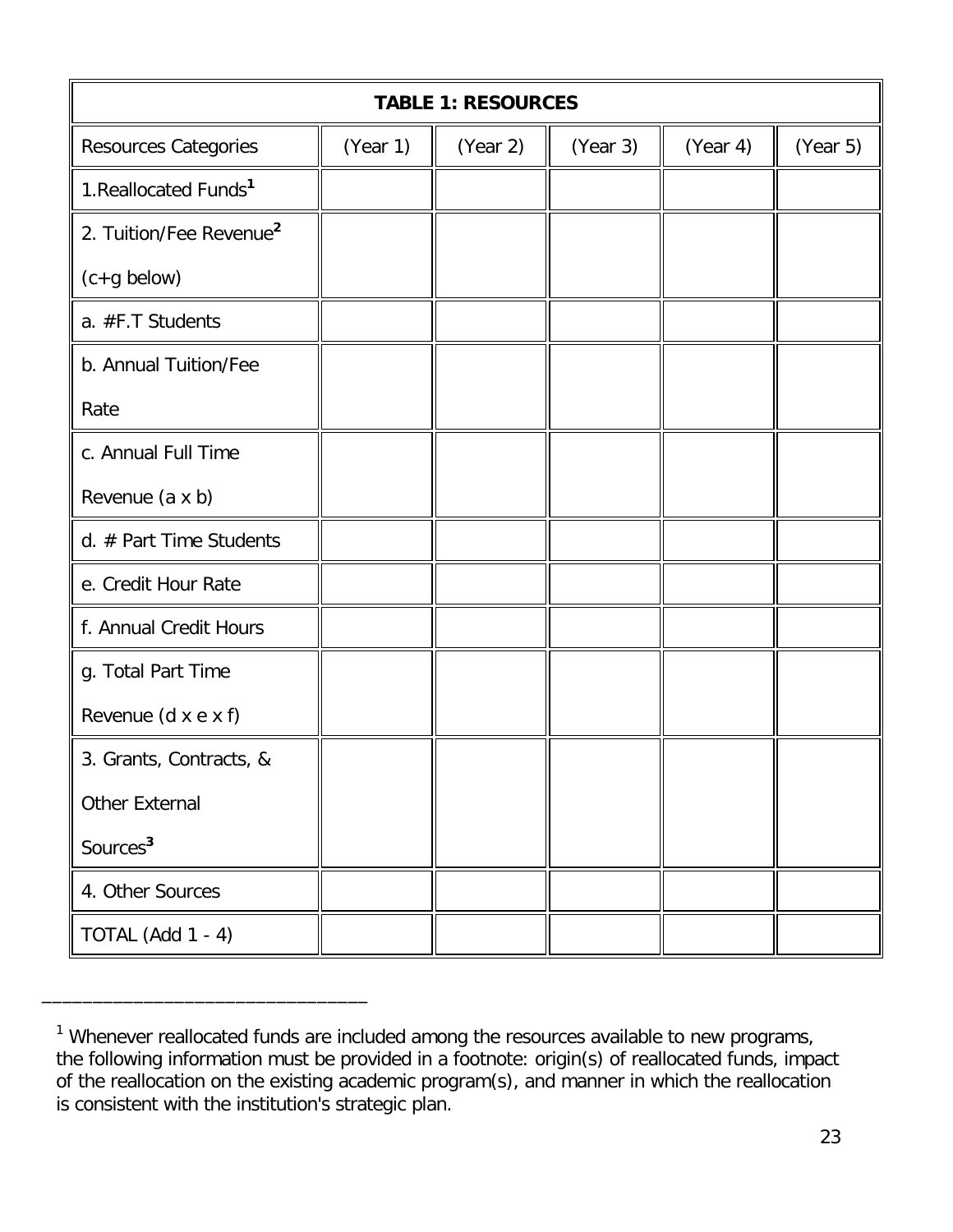$2$  This figure should be a realistic percentage of tuition and fees which will be used to support the new program. Factors such as indirect costs linked to new students and the impact of enrolling continuing students in the new program should be considered when determining the percentage.

<sup>3</sup> Whenever external funds are included among the resources, the following information must be provided in a footnote: source of the funding and alternative methods of funding the program after the cessation of external funding.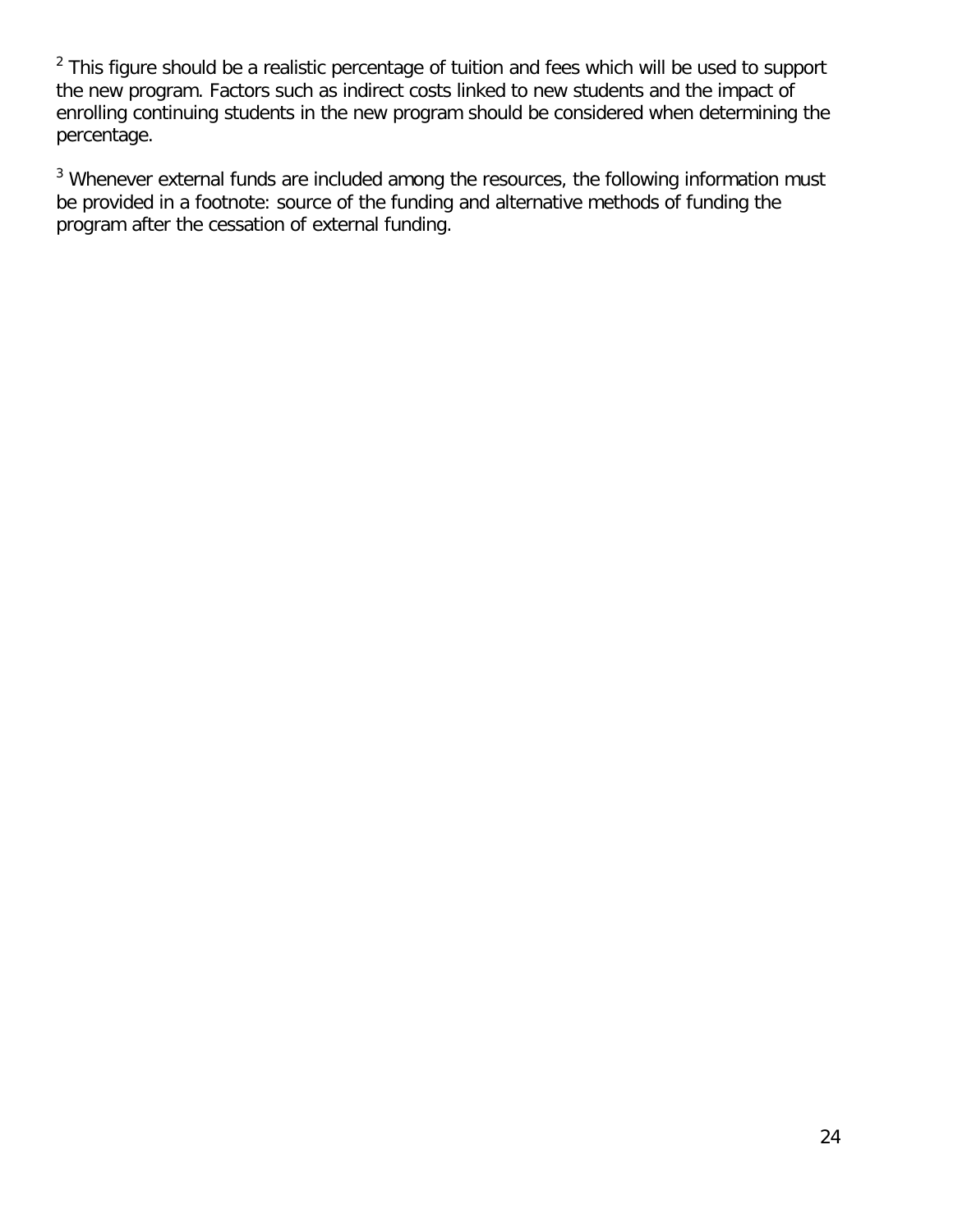| <b>TABLE 2: EXPENDITURES</b>   |          |          |          |          |          |
|--------------------------------|----------|----------|----------|----------|----------|
| <b>Expenditure Categories</b>  | (Year 1) | (Year 2) | (Year 3) | (Year 4) | (Year 5) |
| 1. Total Faculty Expenses      |          |          |          |          |          |
| $(b + c$ below)                |          |          |          |          |          |
| $a.$ # FTE                     |          |          |          |          |          |
| b. Total Salary                |          |          |          |          |          |
| c. Total Benefits              |          |          |          |          |          |
| 2. Total Administrative        |          |          |          |          |          |
| Staff Expenses $(b + c$ below) |          |          |          |          |          |
| $a.$ # FTE                     |          |          |          |          |          |
| b. Total Salary                |          |          |          |          |          |
| c. Total Benefits              |          |          |          |          |          |
| 3. Total Support Staff         |          |          |          |          |          |
| Expenses $(b + c$ below)       |          |          |          |          |          |
| $a. \# FTE$                    |          |          |          |          |          |
| b. Total Salary                |          |          |          |          |          |
| c. Total Benefits              |          |          |          |          |          |
| 4. Equipment                   |          |          |          |          |          |
| 5. Library                     |          |          |          |          |          |
| 6. New or Renovated Space      |          |          |          |          |          |
| 7. Other Expenses              |          |          |          |          |          |
| TOTAL (Add 1 - 7)              |          |          |          |          |          |